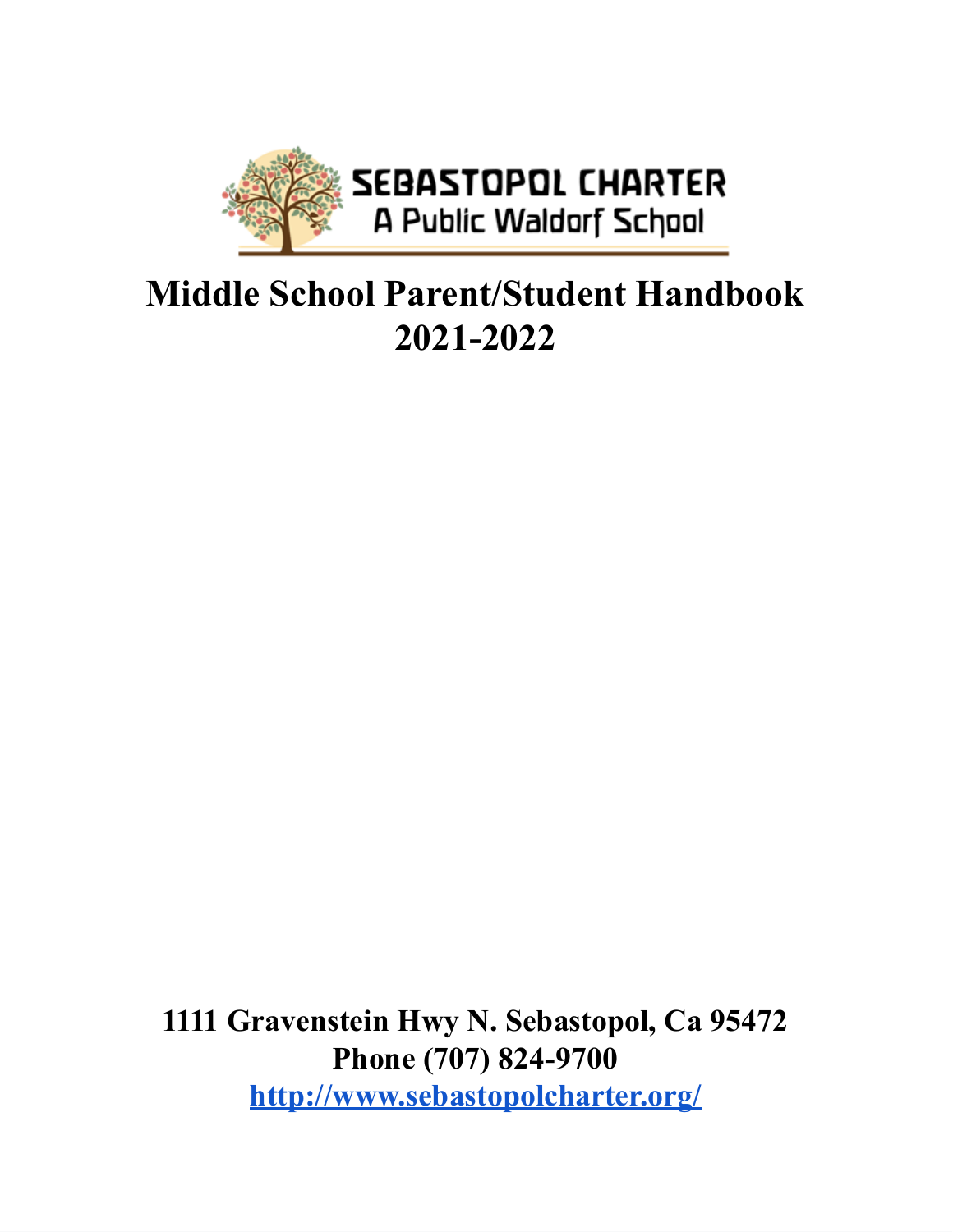Dear Parents and Students,

This handbook contains information on school policies, procedures, and topics that will help you navigate the Middle School experience at SICS. In order for schools to operate safely and efficiently, it is important that students and families are familiar with and abide by the expectations, procedures, and rules outlined in this handbook. The handbook is posted online and is subject to amendments during the school year. An up-to-date version will be maintained online at [http://www.sebastopolcharter.org](http://www.sebastopolcharter.org/) Notice of any changes will be communicated via email and will take effect upon notification. The following page is an acknowledgment that you have read and understand the handbook and policies and agreements therein. Please sign and return to your class teacher by the first parent evening.

When questions and concerns arise, the practice of communicating directly is an essential ingredient for both individual and community success. Towards that goal, we request that students and parents contact, and communicate directly with the person most closely related to the given subject of concern.

We look forward to a year of exciting learning opportunities and are glad you have chosen to be part of the vibrant SICS Middle School experience.

The Middle School Academic Team:

Chris Topham, Executive Director Heather Carpenter, 8<sup>th</sup> Grade Teacher Ashley Radzat, 7<sup>th</sup> Grade Teacher Shari Thierry, 6<sup>th</sup> Grade Teacher Kevin Davis, Middle School Math

*NOTE: The School has the right to amend the handbook for just cause. Parents are encouraged to check the website for the latest version. This handbook is designed to familiarize the reader with the major policies and practices in place at SICS in the Middle School at the time of publication. While every effort has been made to make this handbook as complete and encompassing as possible, it cannot address all situations and does provide general guidance in many areas. All previously issued handbooks and any inconsistent policy statements are superseded with the publication of this handbook. SICS reserves the right to revise, modify, delete, or add to any and all policies and practices stated in this handbook or any other document.*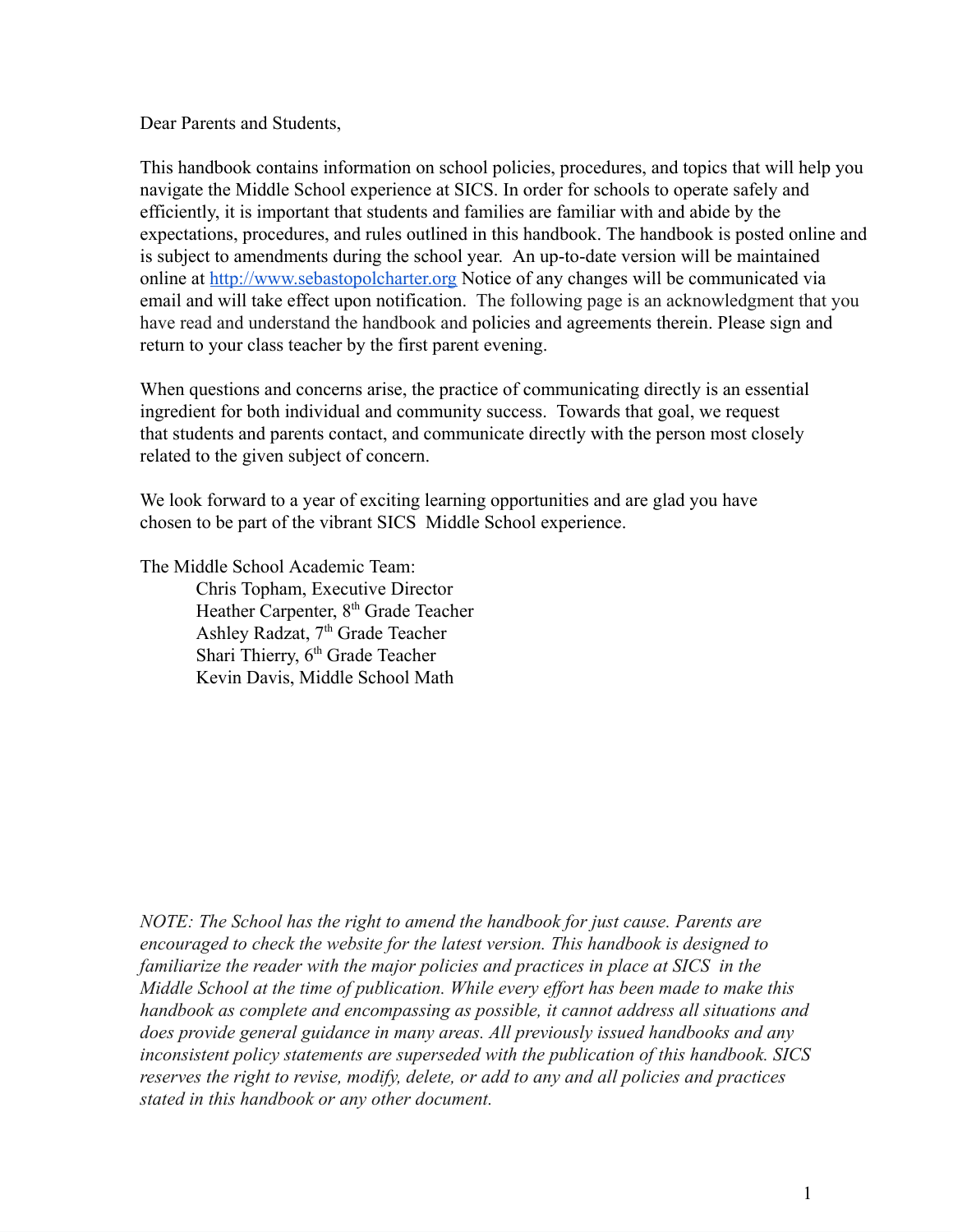### THESE SIGNATURE PAGES ARE ONLY FOR PRINTED COPIES. THE ONLINE FORM REPLACES THE NEED FOR THESE PAGES.

# **Middle School Handbook Agreements**

| (Please Print)                 |                             |
|--------------------------------|-----------------------------|
| <b>Parent 1 Name:</b>          | <b>Student 1 Name:</b>      |
| $\blacksquare$<br>$\mathbf{A}$ | $\mathbf{C}$ . $\mathbf{C}$ |

**Parent 2 Name: \_\_\_\_\_\_\_\_\_\_\_\_\_\_\_\_\_\_ Student 2 Name: \_\_\_\_\_\_\_\_\_\_\_\_\_\_\_\_\_\_\_\_\_\_**

In order to save paper this year, all of the following documents are kept online in the Middle School Handbook on the school website (*Forms and Publications* section). Please access the documents online and then review and sign the information below, and, if possible, have both sets of parents sign the form. If you would like a hard copy please contact the office.

In the event there are updates, parents understand that it is their responsibility to keep abreast of the school's most current policies from the version available on the school's website.

1) We have read and understood the current **Academic Integrity Policy** for the 2021-2022 school year.

 $\sqrt{\frac{1}{2}}$  **(** $\sqrt{\frac{1}{2}}$  **for yes )** 

2) We have read and understood the current **Student Responsible Use Agreement for School Computer Systems** for the 2021-2022 school year.

 $(\sqrt{\text{for yes}})$ 

3) We have read and understood the current **Dress Code Policy** for the 2021-2022 school year.

 $(\sqrt{\text{for yes}})$ 

4) We have read and understood the current **Student Behavior Report and Action Plan** for the 2021-2022 school year.

 $(\sqrt{\text{for yes}})$ 

5) We have read and understood the current **Homework Guidelines** for the 2021-2022 school year.

 $(\sqrt{\text{for yes}})$ 

6) We have read and understood the current **High School Shadow Process** for the 2019-2020 school year.

 $\qquad \qquad (\ \sqrt{\text{for yes}})$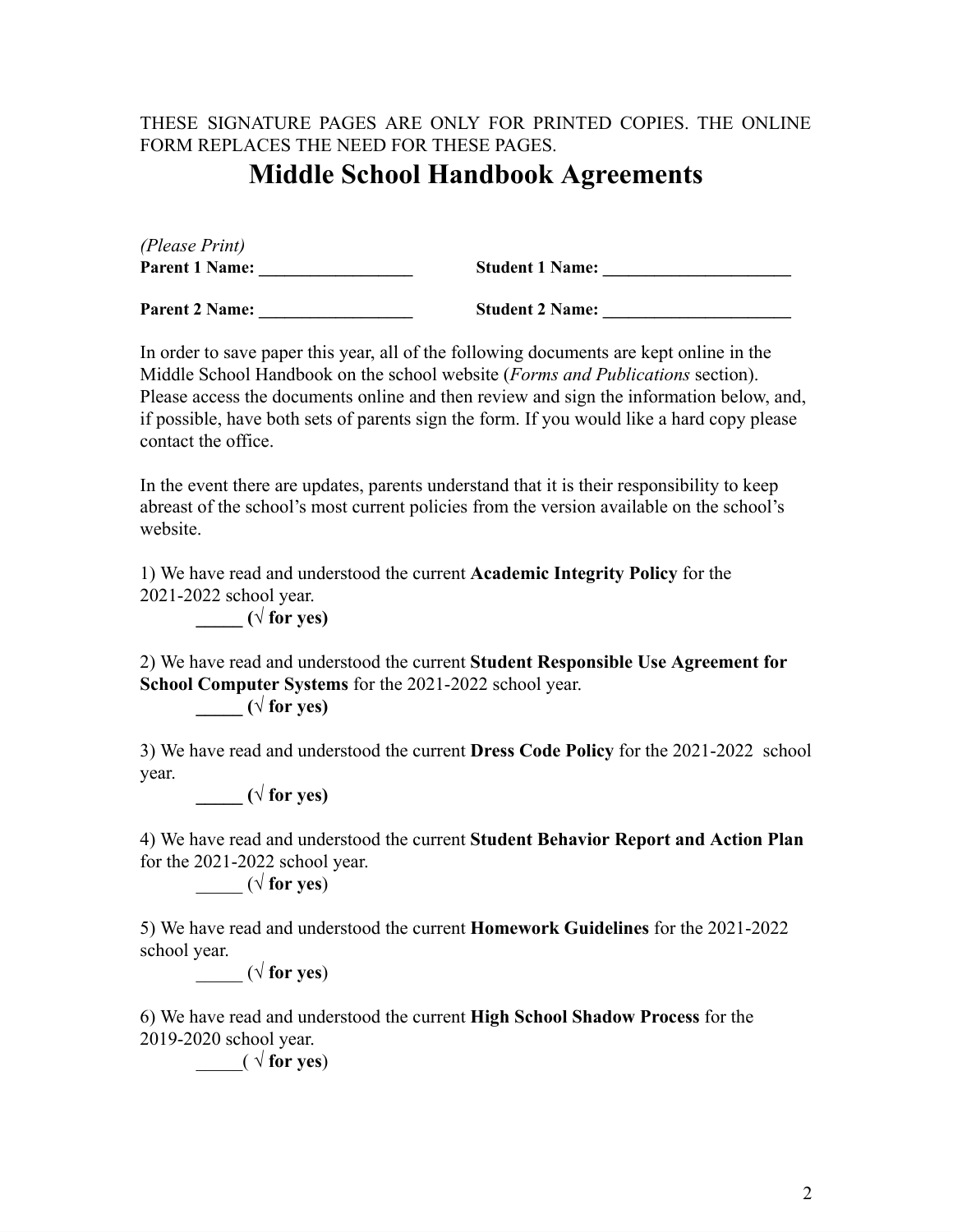7) We have read and understood the current **Guidelines for a Middle School Student Proposal**.

 $(\sqrt{\text{for yes}})$ 

By signing below, we have read and understood the Middle School Handbook Agreements.

Parent 1 Signature Student 1 Signature

Parent 2 Signature Student 2 Signature

**Thank you from the Middle School Team! (Ms. Carpenter, Ms. Radzat, Ms. Thierry, Mr. Davis and Mr. Topham)**

**Please return this form on or before August 26th**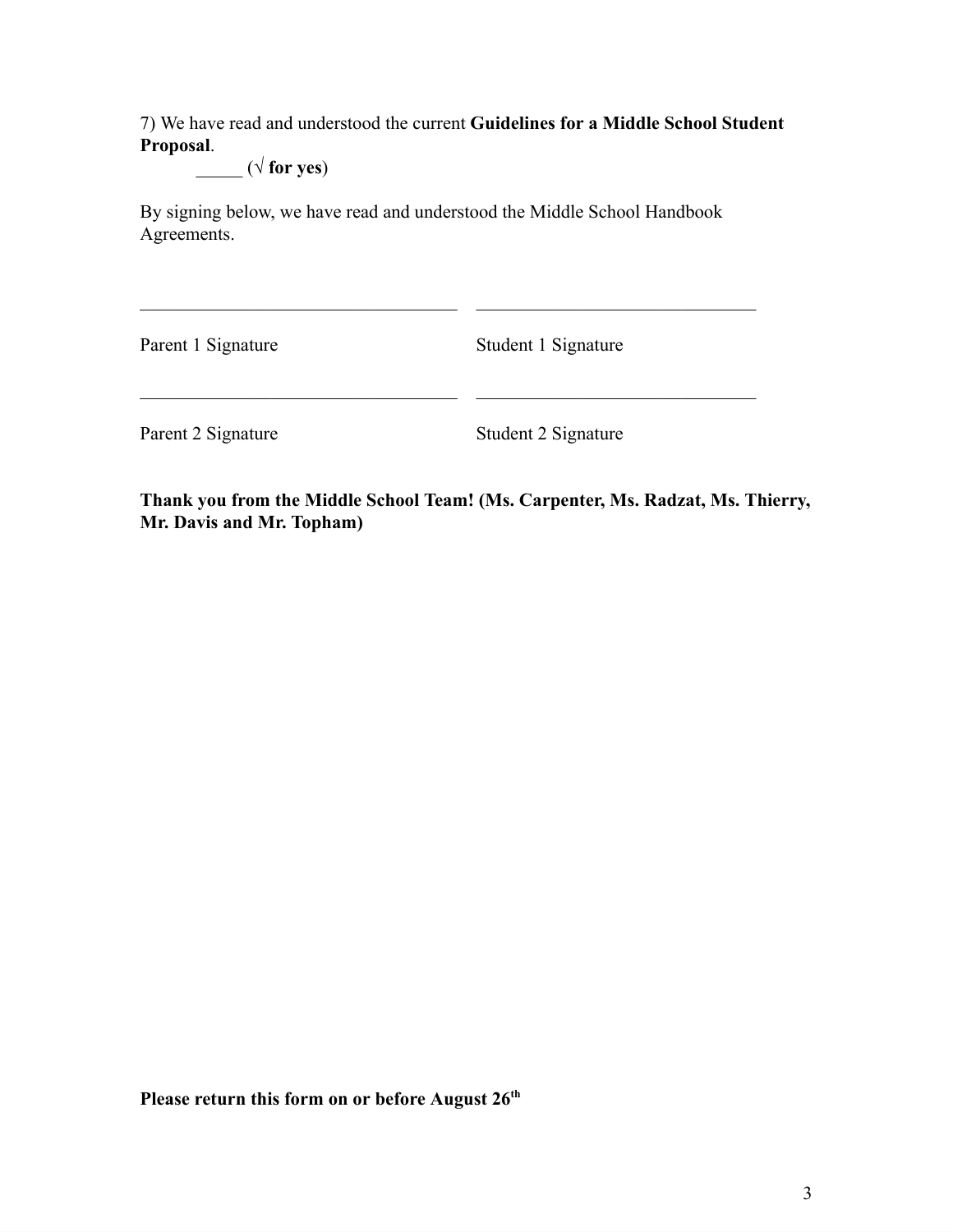# **Table of Contents**

**DIRECT COMMUNICATION ACADEMIC INTEGRITY/ 8TH GRADE GRADUATION POLICY TECHNOLOGY USE AGREEMENT DRESS CODE POLICY RESTORATIVE DISCIPLINE GUIDELINES STUDENT BEHAVIOR REPORT AND ACTION FORM NOTICE TO PARENT HOMEWORK GUIDELINES AND LATE HOMEWORK PROCEDURE HIGH SCHOOL SHADOW PROCESS & FORM HIGH SCHOOL APPLICATION PROCESS & INSTRUCTIONS HIGH SCHOOL RECOMMENDATION REQUEST FORM PROCEDURES FOR STUDENT PROPOSALS HEALTHY FOOD & DRINK/LOW WASTE PROCEDURES NOTE TAKING IN MIDDLE SCHOOL SUPPLEMENTAL PROGRAMS** a. *S.I.T* Restorative Justice Team b. Dances: Student and Chaperone Expectations

**8TH GRADE GRADUATION REQUIREMENTS**

**MENTAL HEALTH SUPPORT SERVICES**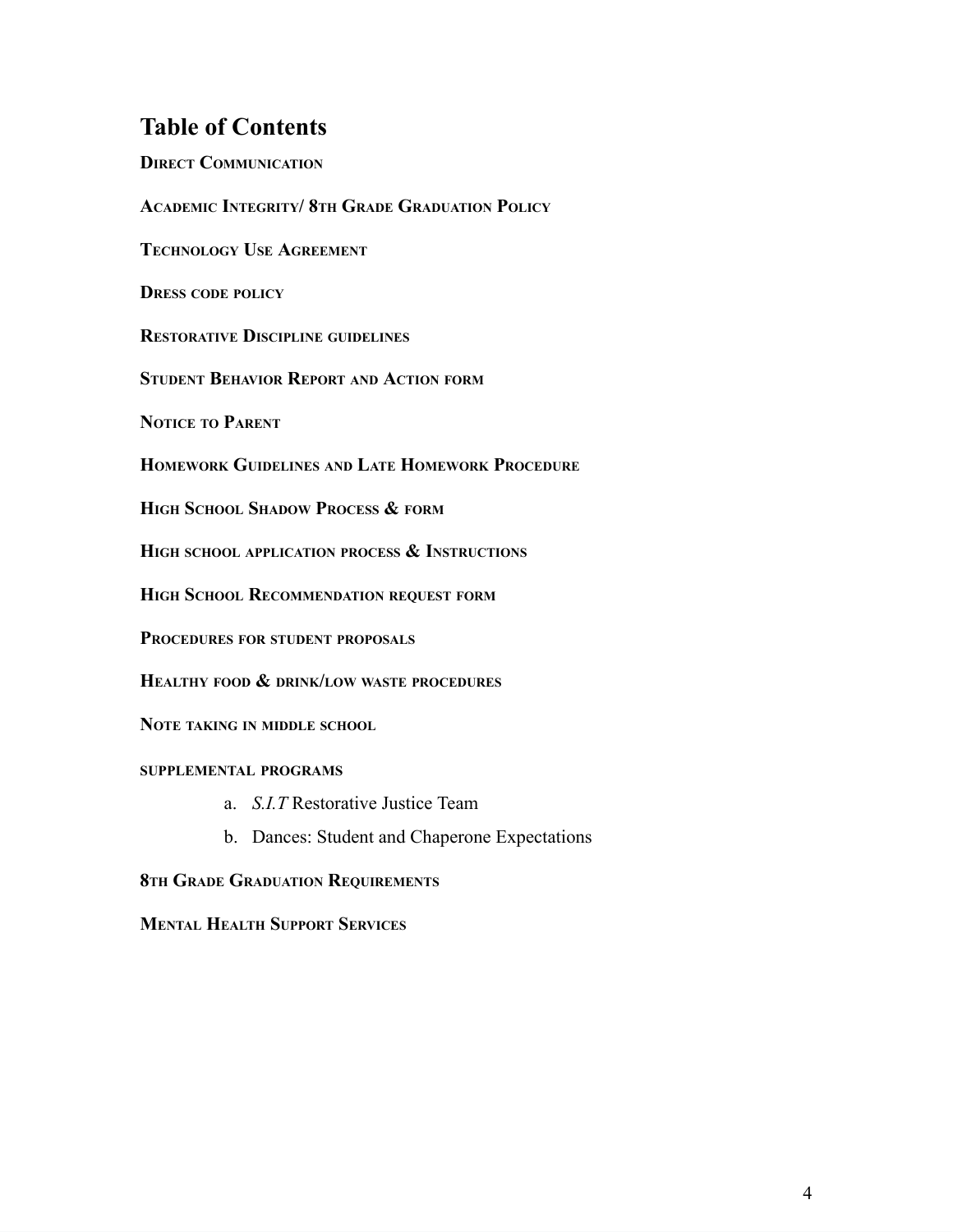# **Direct Communication & Empowering the Middle School Student to Self-Advocate in Preparation for High School and Life**

As with all skills, we always want to provide adult examples worthy of imitation. This means that teachers and parents should model healthy, direct communication with each other and with the students. As a developing skill, the students will need a lot of support and guidance throughout middle school. Learning to communicate effectively and solve problems is as important as doing well academically. These important life skills are highly emphasized on high school recommendations. The ability to clearly communicate and self-advocate is essential to students' success in high school and beyond.

To begin with, we want to keep the student in the "center vs.middle" of the adult's interactions. To do this, parents and teachers need to act as a team and not pit the student against the teacher or parent against the teacher. The adolescent in middle school at times may try to avoid responsibility or deflect blame by positioning adults against one another. The adults need to turn the focus back to the student to find some learning or area for which they can take responsibility. This is most easily accomplished when the adults assume goodwill from each other, and that the student, not the adults, are responsible for challenges. That is why if you hear something troubling from your student, directly contact the teacher via their preferred means, and whenever possible begin the discussion with a question, not an assumption or confrontation. For example, "My child told me about xxxx. Could you tell me more about it?" In this manner, you will add the teacher's perspective to your student's perspective before forming an opinion about or against a teacher or another student.

#### **How to start**

Encourage your student to speak to her/his/their peers or teachers directly. While adults often naturally want to jump in to solve problems for their child, it doesn't always work at this age and can disempower the student from true learning and growth. Instead, support your student by preparing for hard conversations through role-playing, offering help by framing an opening question, and letting them know that, while difficult, you know they can learn this skill. Reviewing each conversation afterward for what they felt went well and what could go better in future conversations is also helpful. Avoid joining in their "feeling life" and strong emotions, which is not always easy, especially if an adult has had similar issues in their own biography. Often what is most needed is for them to feel heard and that the adults have an understanding that they are juggling a lot during these critical years.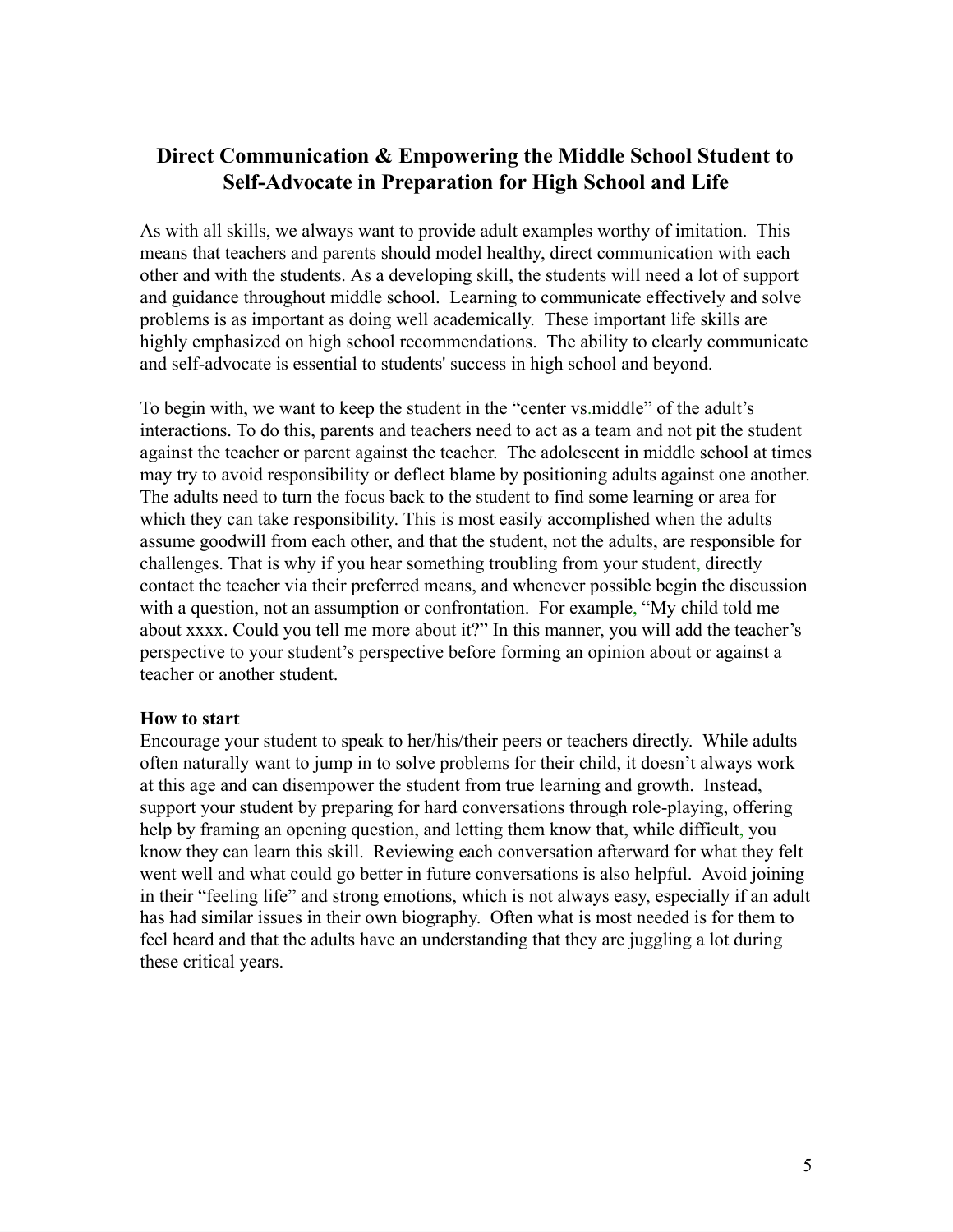Who to talk to when:

| Topic:                               | <b>Student to contact:</b>                  |
|--------------------------------------|---------------------------------------------|
| Any concern relating to a class,     | Teacher teaching the subject where there is |
| academic or otherwise                | concern                                     |
| Unresolved conflict w/classmate or   | Class Teacher and/or student involved       |
| subject teacher                      |                                             |
| General question about school        | Middle School Team (MS Teachers & Director) |
| policy/request or proposal           | *See guidelines for MS student proposal     |
| Unresolved concern with a teacher or | Parent meeting with Teacher, or Teacher &   |
| student after multiple attempts      | Director.                                   |
|                                      |                                             |

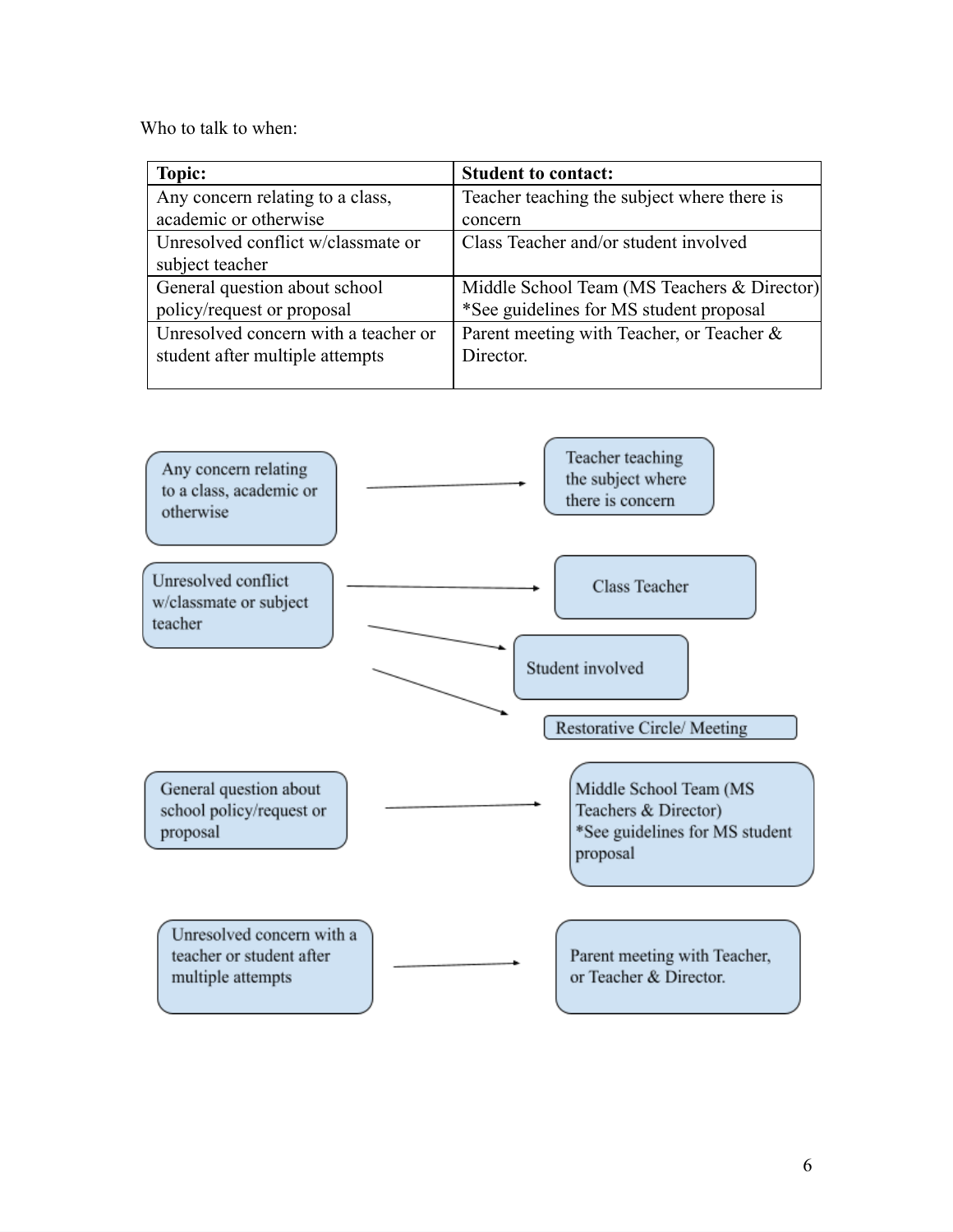### **SEBASTOPOL CHARTER'S EXPECTATIONS OF ACADEMIC INTEGRITY**

### **I. PURPOSE**

- A. To foster an environment that encourages honesty, fairness, and high academic standards.
- B. To set clear guidelines and expectations for academic integrity.

#### **II. AUTHORITY**

A. Executive Director

#### **III. BACKGROUND**

- IV. The school's expectations are that:
	- A. Students shall consistently represent themselves and their schoolwork with honesty and openness so as to always convey the complete truth. For example, students shall do his, her, their own work without cheating and without interfering with other students' efforts. If sources are allowed they must be properly acknowledged.
	- B. Parents and other interested parties may assist students with assignments and homework so long as each of them complies with the teacher's instructions, school policies, and applicable laws. Parents and other interested parties shall not provide answers or directly perform students' assignments on their behalf.

### **V. DEFINITIONS**

Purposeful or negligent misrepresentation includes, but is not limited to, acts of cheating, collusion, and plagiarism that conflict with Sebastopol Charter School policies, teachers' instructions, or applicable laws.

- A. Cheating is the act of obtaining or attempting to obtain credit for academic work through dishonest means.
- B. Collusion is a secret and/or unallowed agreement or cooperation, especially for an illegal or deceitful purpose. Examples of cheating and/or colluding include, but are not limited to:
	- a. Copying, in part or whole, or otherwise acquired from another's examination, assignments (in class or homework) mathematical calculations(s), research, creative project or the like;
	- b. Submitting as one's own work an examination, assignments (in class or homework), mathematical calculations(s), research or creative project, or the like which has been purchased, borrowed, or stolen;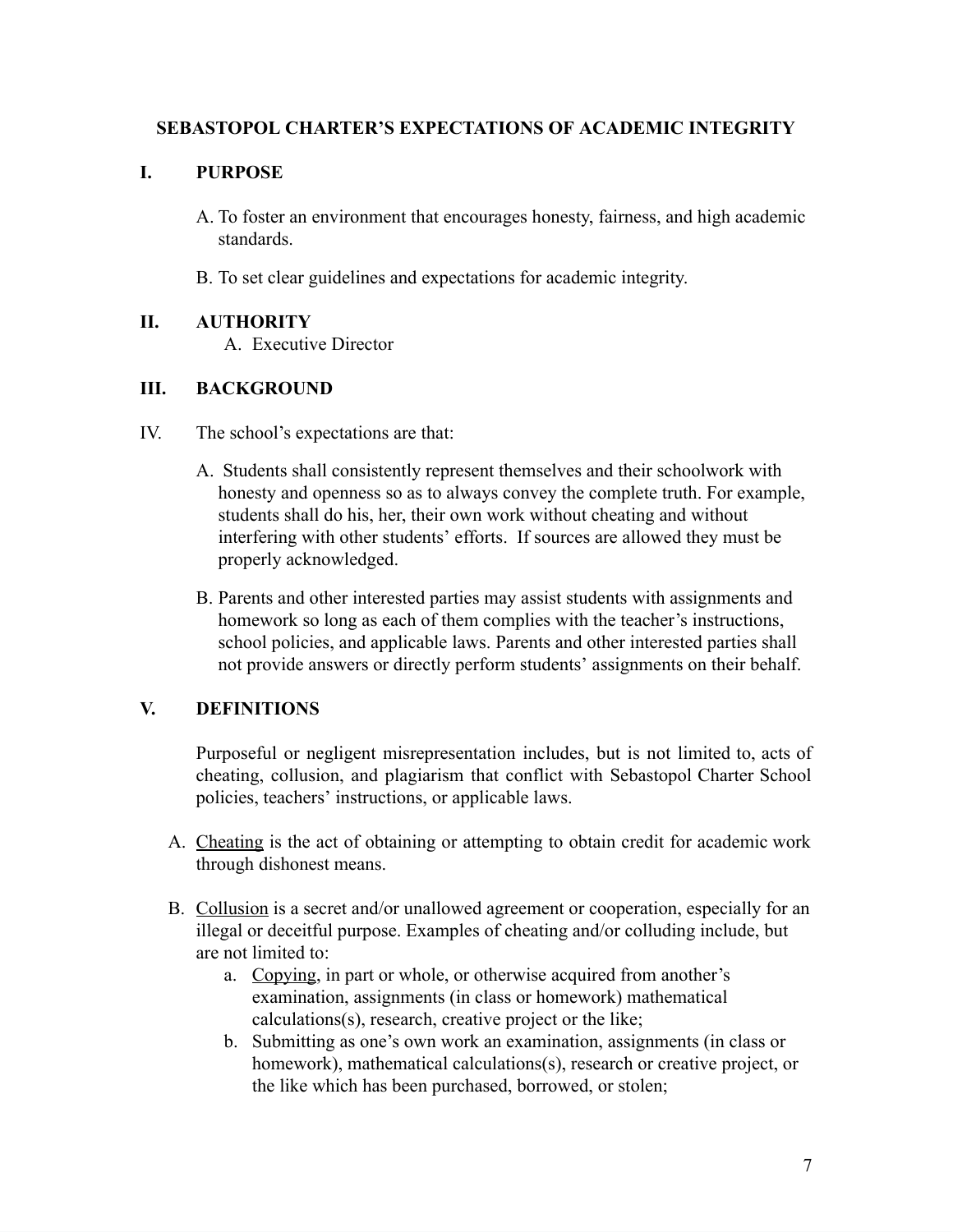- 1. Intentional falsification or invention of data or a source in an academic exercise;
- 2. Using notes, or materials not specifically authorized by the instructor during an examination;
- 3. Any collaboration between a student and another person at times or in ways not permitted by the instructor;
- 4. Intentional falsification of academic records;
- 5. Providing materials, notes or assignments willingly or unwillingly to someone else without teacher permission.

b. Plagiarism is the act of obtaining or attempting to obtain credit for academic work by representing the work of another as one's own without appropriate acknowledgment. Examples of plagiarism include but are not limited to:

1.Taking a fact or idea from another source (including text found on the Internet) but presenting it in your own words without disclosing the source.

2.Using some wording from a source, identifying the source, but not using quotation marks to identify the exact words of the source.

3.The act of incorporating another's intellectual or creative work such as musical composition, computer programs, photography, painting, drawing, sculpture, research, the like, into one's own without the proper permission and disclosure.

4.Copying one or more specific phrases or sentences from a source without disclosing the source. Turning in a paper written in part by someone else, including a friend or relative who helped you with your paper, with or without that person's knowledge and consent.

5.Turning in a paper purchased or otherwise obtained from a paper mill or other source or that was created or published in whole or in part by someone else.

6.Copying the order of ideas of a work completed by somebody else.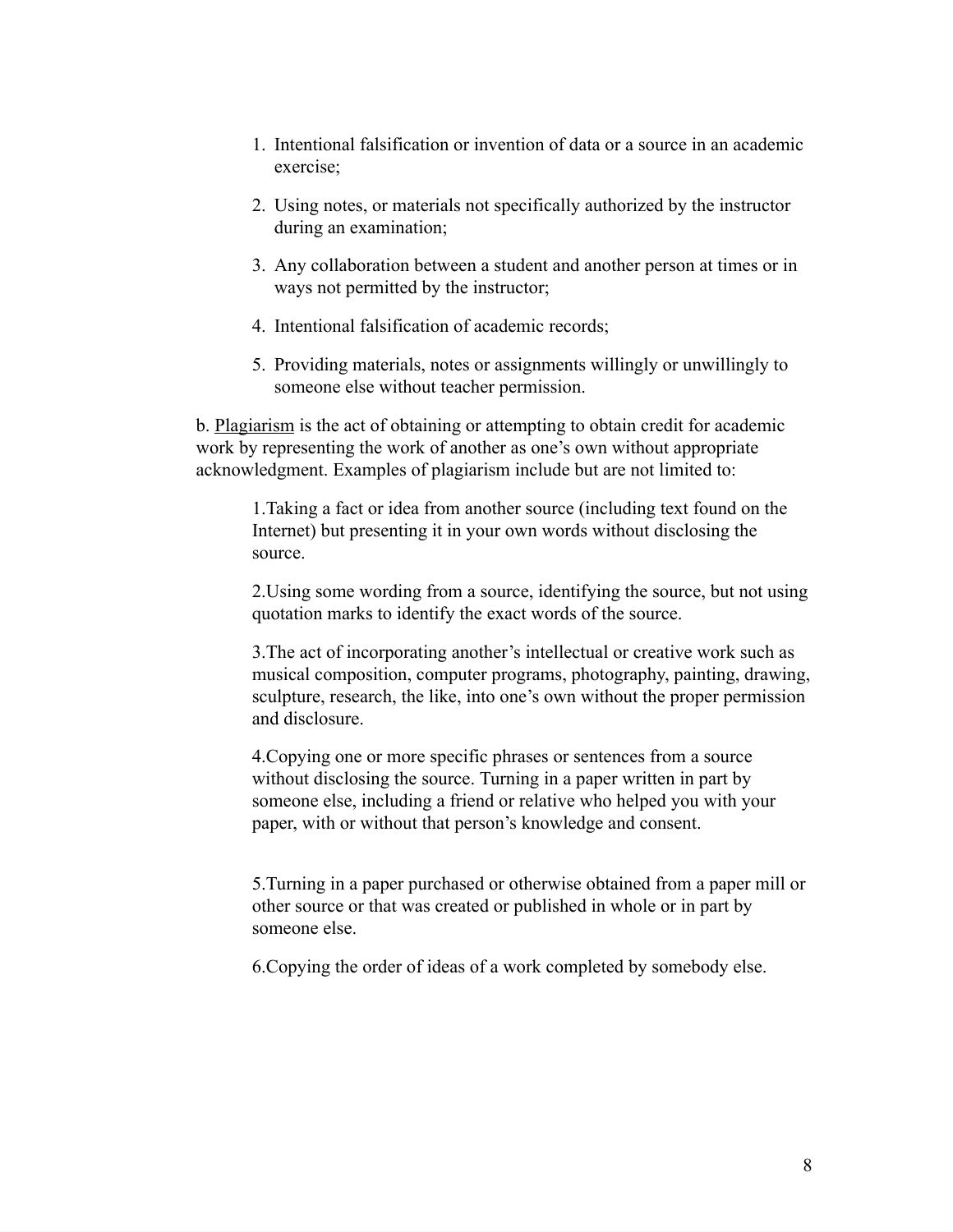### **VI. VIOLATION CONSEQUENCES**

The following stated consequences will be applied in cases of cheating and/or plagiarism at Sebastopol Charter School:

## **A.First Offense**

- 1. Conference with teacher(s), parent(s), student, and director in which this Policy is reviewed and signed by all parties.
- 2. Student work in question is copied and attached to an official letter sent to parents (see Exhibit A).
- 3. Student may rewrite the assignment for credit. A "C" will be the highest possible grade given for the rewrite.

### **B. Second Offense**

- 1. Conference with teacher(s), parent(s), student, and director.
- 2. Record in permanent cumulative file.
- 3. Student receives no credit for that assignment.

### **C. Third Offense**

- 1. Conference with teacher(s), parent(s), student, and director.
- 2. Suspension/In-House Suspension.
- 3. Record in permanent cumulative file.
- 4. Student receives a failing grade for block/subject.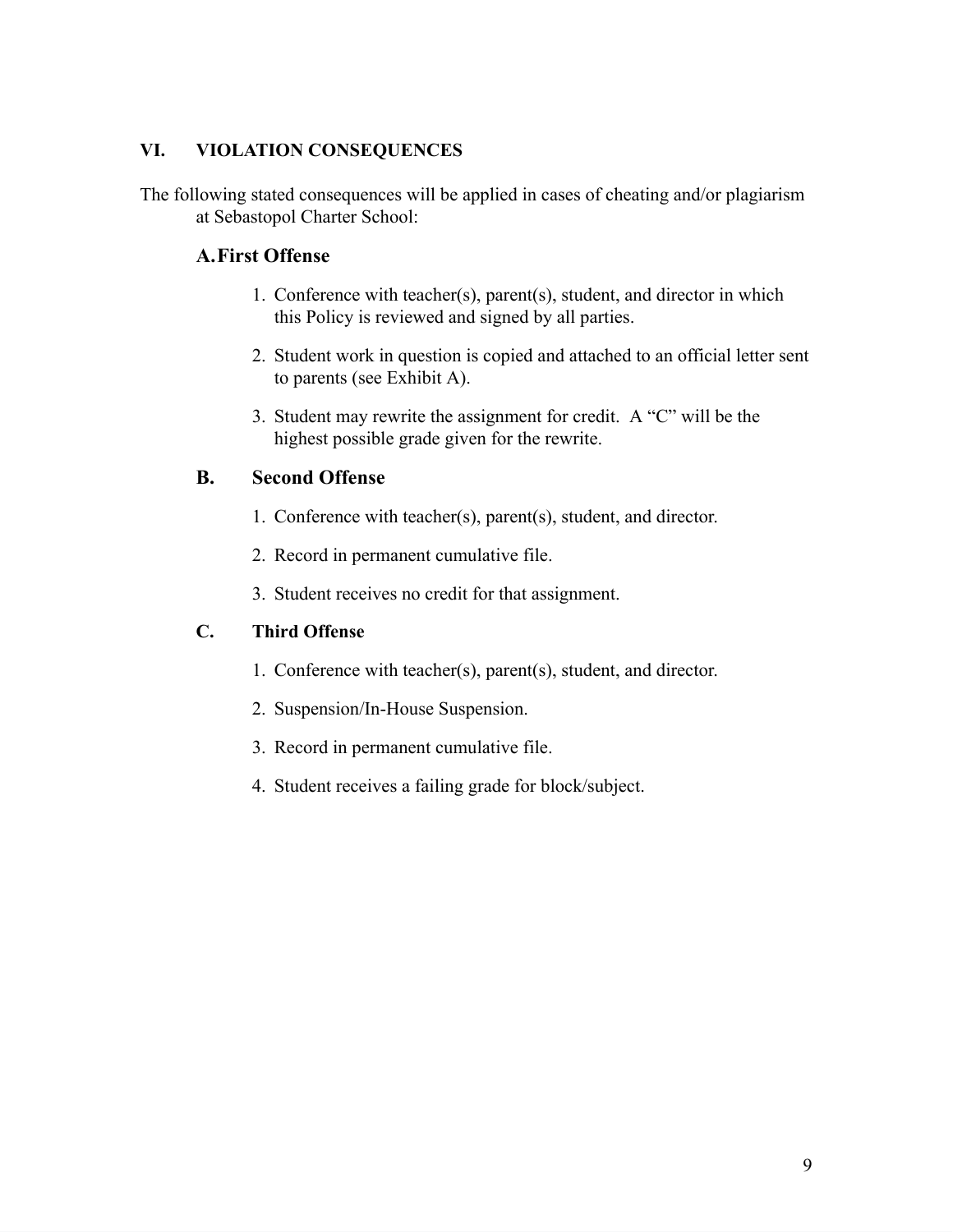# **EXHIBIT A OFFICIAL LETTER OF POLICY VIOLATION**

Date: \_\_\_\_\_\_\_\_\_\_\_\_\_\_\_\_\_\_\_\_\_\_\_\_\_

Dear Parent or Guardian,

| I regret to inform you that |       |                                                                      | has violated the |
|-----------------------------|-------|----------------------------------------------------------------------|------------------|
|                             |       | Academic Integrity Expectations of Sebastopol Charter School for the |                  |
|                             |       | time. This offense occurred in                                       |                  |
| class on                    | date. |                                                                      |                  |

In our efforts to provide an effective educational environment we must maintain high academic standards for all our students. This includes the expectation that students will complete their own assignments without copying, plagiarism, or cheating. When research is necessary, it is the expectation that the proper acknowledgment of sources will be included along with the assignment.

This letter will be placed in your student's discipline file and will be used as reference if further such activity should occur again in any class. Please review the Academic Integrity Expectations with your student (found in the Middle School Handbook in the Forms and Publications section of the school's website: http://www.sebastopolcharter.org, or ask the main office for a hard copy).

Violation:

- □ Plagiarizing work for a report or assignment
- □ Copying another student's work
- □ Cheating on an exam or other assignment
- □ Doctoring or modifying a score given by a teacher
- □ Aiding or abetting another student in cheating
- $\Box$

Sincerely,

Teacher Director

Parent(s) Student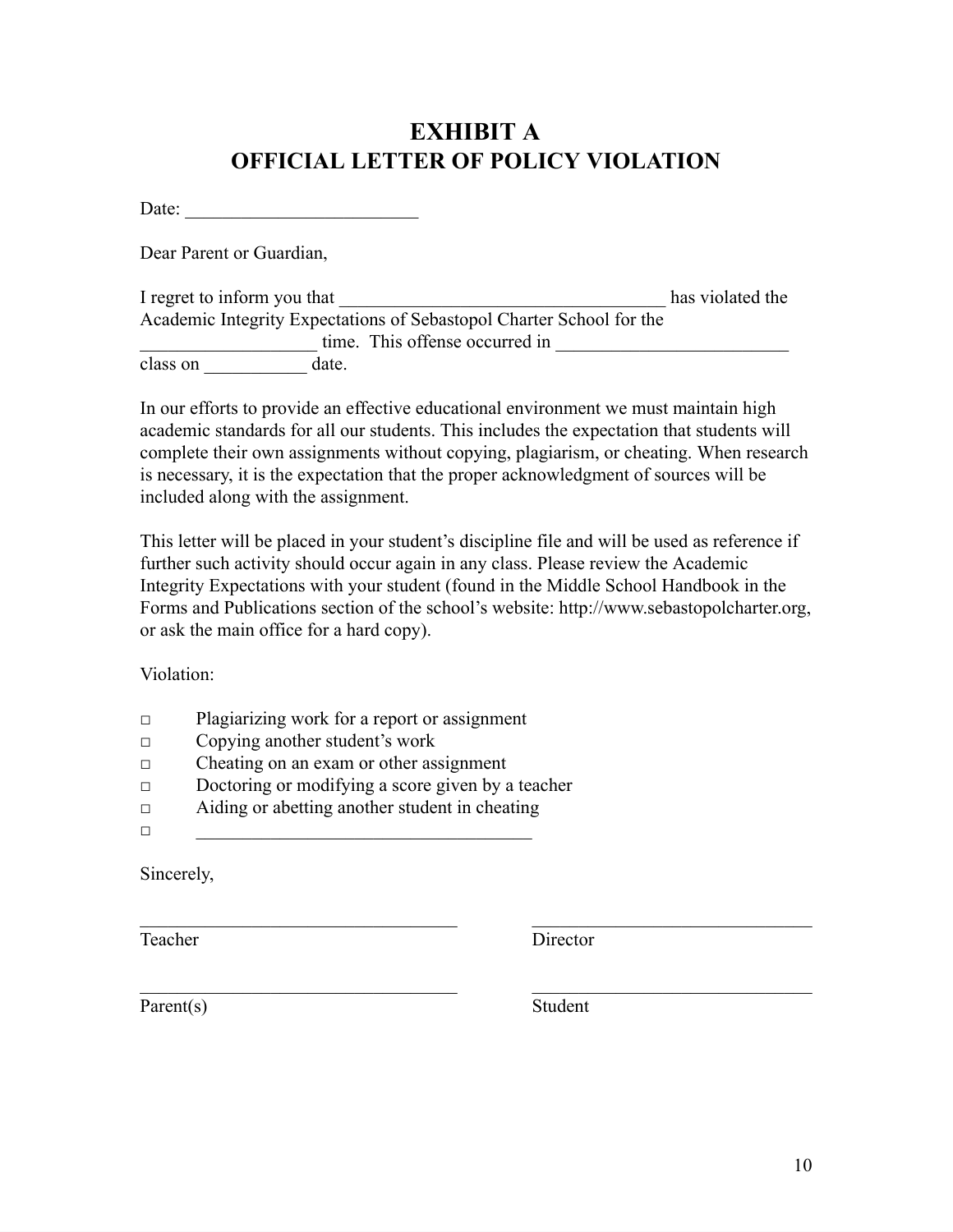# **Sebastopol Independent Charter School Student Responsible Use Policy for School Computer Systems**

(SICS Board approved 2017-11-06)

### **Overview**

Sebastopol Independent Charter School intends that computer systems provided by the School be used in a safe, responsible, and proper manner in support of the School's instructional program.

Computer systems include computers, the School's computer network, the Internet, email, and all other forms of electronic communication or equipment provided by the School. This policy applies regardless of the physical location of the user, including when School equipment (such as a laptop) is used off School property and when a non-School device accesses the School's network.

The School uses technology protection measures to block or filter access, as much as reasonably possible, to visual and written depictions that are obscene or harmful to minors over the network. The School can and will monitor students' online activities and access, review, copy, and store or delete any communications or files and share them with adults as necessary. Students should have no expectation of privacy regarding their use of School computer systems, including email.

### **Mandatory Review by Student and Parent or Guardian**

Students who are in a grade level authorized to use School computer systems for purposes other than mandatory state testing or applications and websites which are both COPPA and CIPA compliant are required to review this policy each school year. Each such student and his or her parent or guardian are required to acknowledge reading and understanding this policy as part of the annual registration process by signing and submitting an agreement form, which will be provided with registration materials.

#### **Student Responsibility**

### *Acceptable Uses of School Technology*

- Students may use School computer systems for assigned educational activities, including research or writing.
- As part of an assigned educational activity, a student may use the device camera or microphone. The student must obtain permission before taking a photo, video, or audio recording of a person. If the person declines, the student shall not take the photo, video, or audio recording.
- Students agree to use School computer systems to communicate only in ways that are kind, responsible, respectful, and lawful.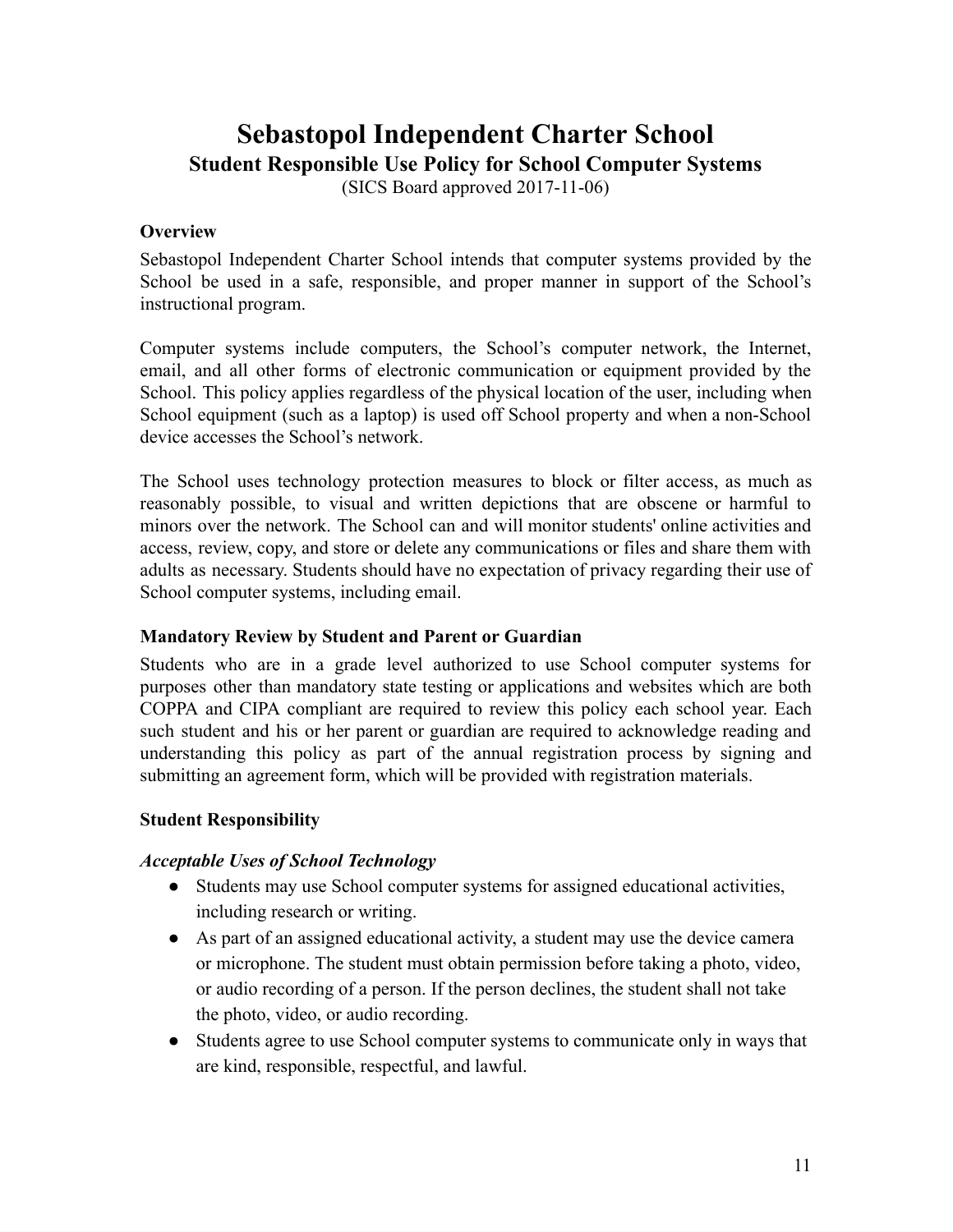### *Prohibited Uses of School Computer Systems*

Students are prohibited from using School computer systems for improper purposes. For example, students shall not:

- Change settings without permission.
- Tamper with hardware. Use the School computer systems to obtain unauthorized information or attempt to access information protected by privacy laws.
- Install unauthorized software.
- Infringe copyright or other intellectual property rights.
- Disclose, use, or disseminate personal identification information (such as name, address, telephone number, Social Security number, or other personal information) of a student, staff member, or another person without authorization.
- Access or participate in social networking sites for personal use.
- Agree to meet someone they have met through the Internet.
- Bully, harass, intimidate, or threaten other students, staff, or other individuals.
- Seek out, display, create or circulate material that is hate speech, indecent, obscene, violent, disruptive, illegal, or not related to an assigned educational activity.

### **Security and Account Integrity**

The student in whose name a School device or account is issued is responsible for its proper use. Students shall not share user names or passwords with anyone other than staff. Students shall not access or use the account information of others. Students shall log out of unattended devices and accounts in order to maintain privacy and security.

### **Care of School Devices**

Students are expected to:

- Keep School devices clean and free of stickers or similar items.
- Return a borrowed School device in a timely manner.

### **Reporting**

As soon as reasonably practicable, students shall report to a teacher or administrator the following:

- A security problem, such as a compromise of the confidentiality of login or account information.
- Misuse or prohibited use of School computer systems.
- Malfunctions, damage, or loss of a device.

### **Consequences for Violation**

Violations of this policy or the law may result in revocation of a student's access to School computer systems or other disciplines, up to and including suspension or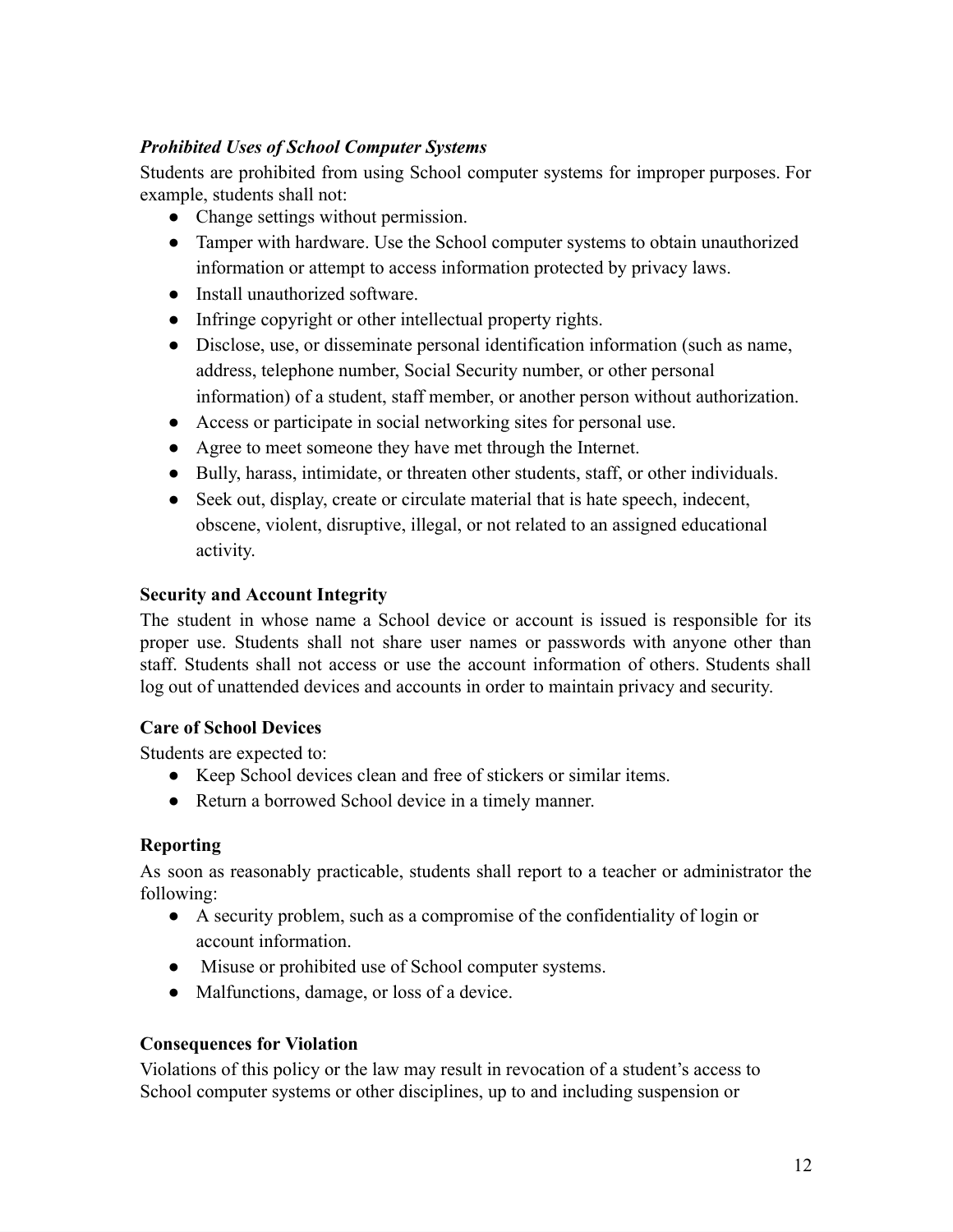expulsion. Damage to any part of the School's computer systems from irresponsible use by a student may require that the student's parent or guardian pay for the repair or replacement costs.

# **Sebastopol Independent Charter School Student Responsible Use Agreement for School Computer Systems 1**

#### **Student Agreement**

| I, (Print Name)                                                                       | , have read and understand |
|---------------------------------------------------------------------------------------|----------------------------|
| the Student Responsible Use Policy for School Computer Systems. I will abide by it in |                            |
| letter and spirit. I understand that violating it may result in disciplinary action.  |                            |

|  | <b>Student Signature</b> |  |  |
|--|--------------------------|--|--|
|--|--------------------------|--|--|

#### **Parent Agreement**

As the parent or guardian of this student, I have read and understand the Student Responsible Use Policy for School Computer Systems.

| Parent/Guardian Signature | Jate |
|---------------------------|------|
|                           |      |

Please Print Name of Parent/Guardian **Department** of  $P$  and  $P$  and  $P$  and  $P$  and  $P$  and  $P$  and  $P$  and  $P$  and  $P$  and  $P$  and  $P$  and  $P$  and  $P$  and  $P$  and  $P$  and  $P$  and  $P$  and  $P$  and  $P$  and  $P$  and  $P$  and

<sup>1</sup> (This page doesn't need to be signed and turned in when the parent has signed and turned in the Middle School Handbook Agreements signature page. This page is illustrated as being part of the board-approved policy).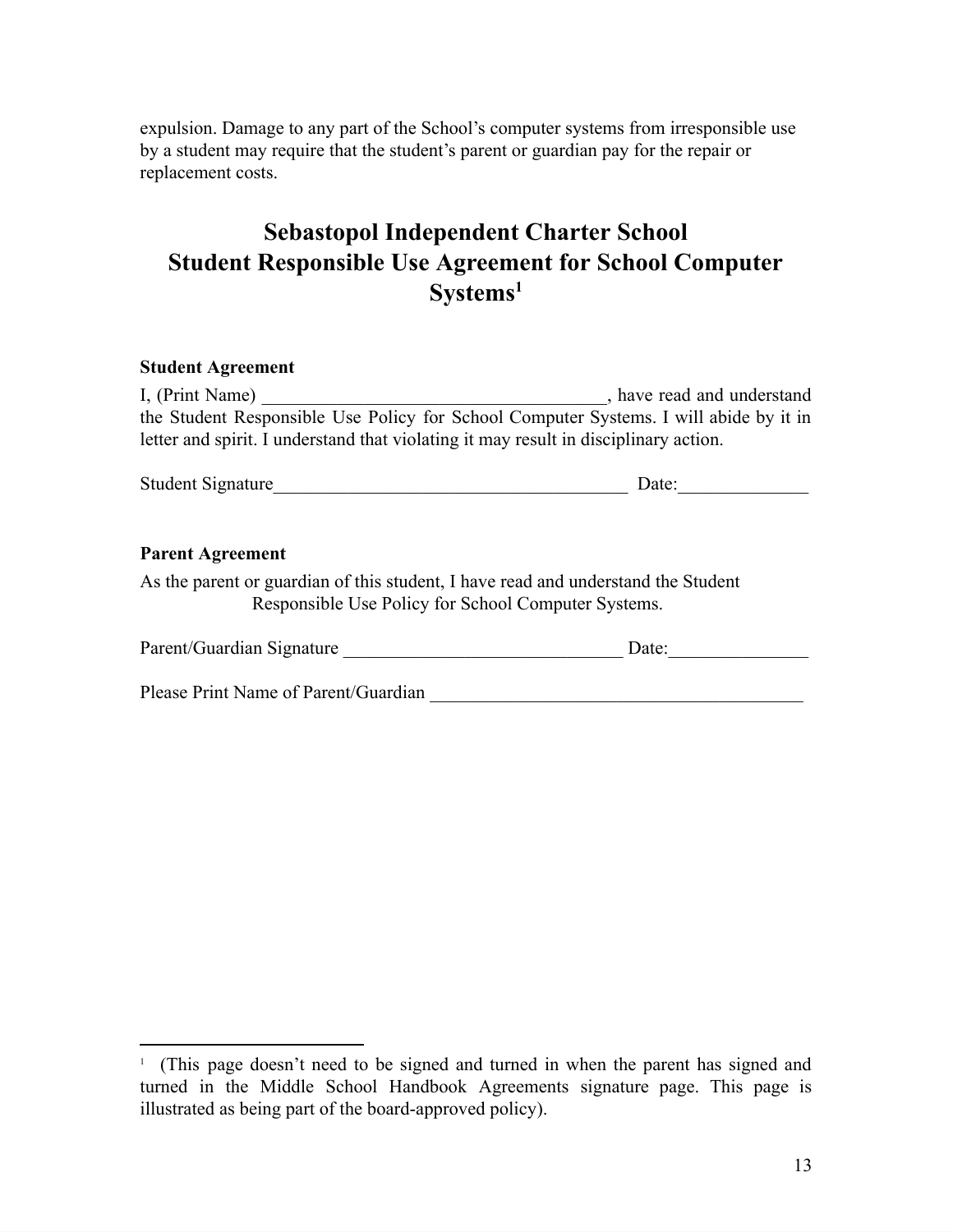# **SEBASTOPOL CHARTER SCHOOL DRESS-CODE POLICY**

### **I. PURPOSE**

- A. To define acceptable apparel and personal grooming at Sebastopol Charter School.
- B. To define enforceable standards of apparel and personal grooming.
- C. To define procedures to be followed should the enforceable standards be violated.

### **II. AUTHORITY**

A. First Amendment and Fourteenth Amendment of the Federal Constitution; the California State Constitution

### **III. BACKGROUND**

- A. This policy has been developed after extensive comments from Faculty, Parents, Middle School Students.
- B. The desire for individuality in clothing is strong in our modern culture and seeps down to the youngest ages due to the effectiveness of advertising. Yet within the Waldorf approach, the unfolding of the child's individuality is best marked in the student's work and relations with classmates. It is our humanness that needs development, not our responsiveness to advertising, slogans, sports allegiances, etc. Clothing fads, competitiveness, precocious behavior, and self-absorption can contribute to unnecessary conflict between students, between students and teachers, and between children and parents, undermining a productive learning atmosphere.

The School asks that clothing remain simple and functional. Movement is a part of every school day. The student's clothing should be appropriate for running, bending, jumping, etc. Shoes should be appropriate for participation in our physical education classes.

Children are unable to learn well if they are cold and their circulation is poor. Our foggy mornings necessitate layers of clothes that can be peeled off as the children warm up. Coats are necessary during cold weather and legs must be covered.

Please label everything your child wears or brings to school: footwear, lunch baskets, backpacks, sweaters, sweatshirts, bags, hats, etc. Remember to check the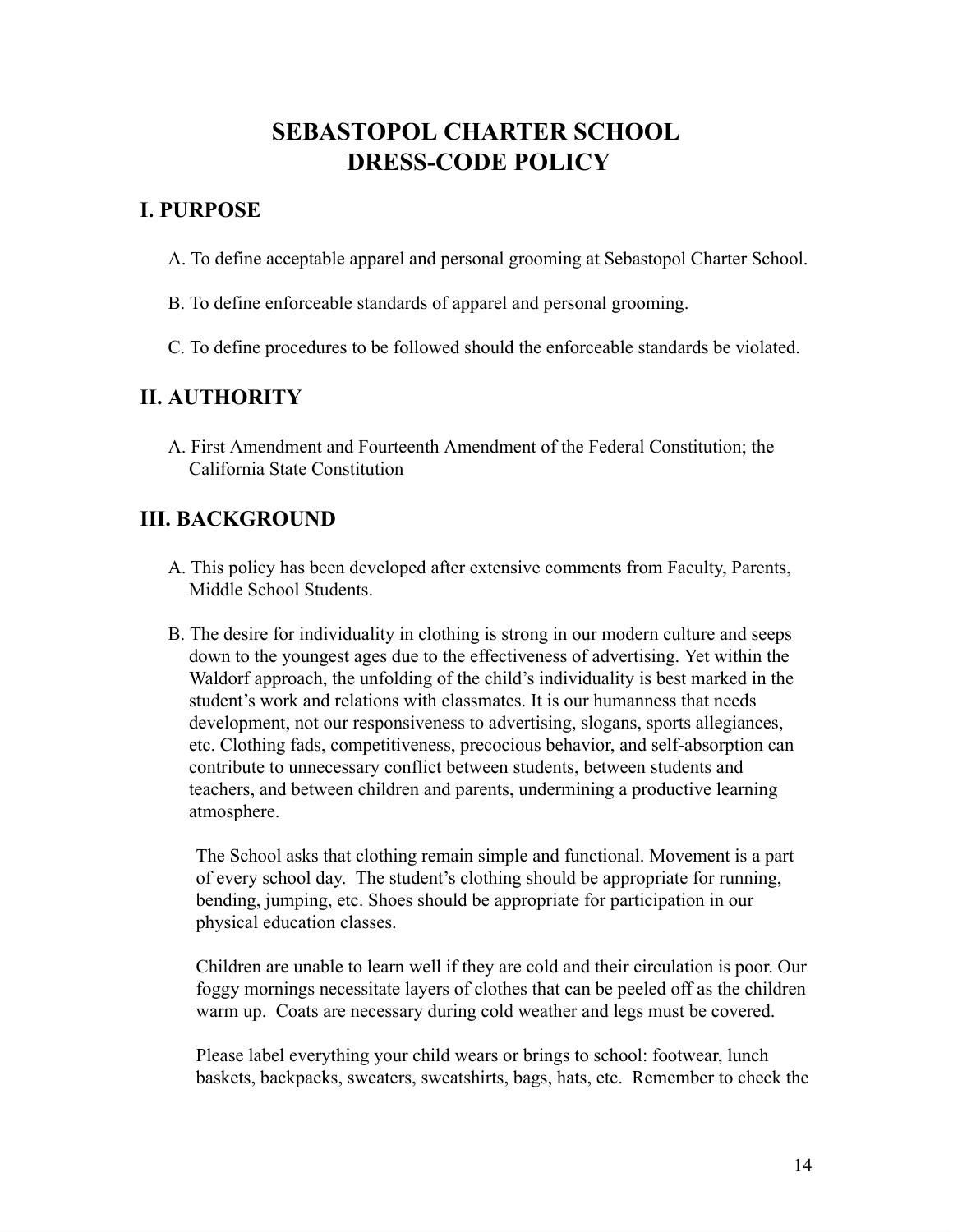lost and found baskets for missing items. The lost and found baskets are periodically emptied and donated to charity.

- C. School administrators may prohibit clearly-specified types of clothing or accessories it reasonably believes lead to disruption of the School's educational environment, to foster a safe, non-violent atmosphere (*Jeglin v. San Jacinto Unified Sch. Dist.* (C.D. Cal.1993) 827 F.Supp. 1459, 1460-1461).
- D. Public school students have free speech rights under the First Amendment of the Federal Constitution and also under the California Constitution. The Fourteenth Amendment of the Federal Constitution also provides the right to liberty. These rights do not disappear once the student enters school grounds.

# **IV. DEFINITIONS**

- A. **Media** means any of the following:
	- References to television shows and characters.
	- References to movie & video characters.
	- References to popular consumer products.

# **V. POLICY**

Class teachers and school staff reserve the right to ascertain when clothing or appearance is unacceptable (regardless of whether the attire conforms to the "letter of the law.") Anything that might become a distraction to learning should be avoided. Class teachers may have additional guidelines for their classes. Disregarding any of these standards may result in the parents being contacted to bring other clothes to school. Repeated offenses may result in disciplinary action and/or the student being provided with other clothing by the school.

Please observe the following dress code standards:

- Closed-toe shoes
- No see-through clothing
- No bare midriff
- No strapless shirts
- No graphics that are inappropriate
- Shorts with adequate coverage
- Skirts/dress with reasonable length and/or shorts underneath
- No make-up
- No fingernail polish
- No perfume
- Jewelry should not prevent participation in any school activities
- Watches can be worn after the instruction of reading time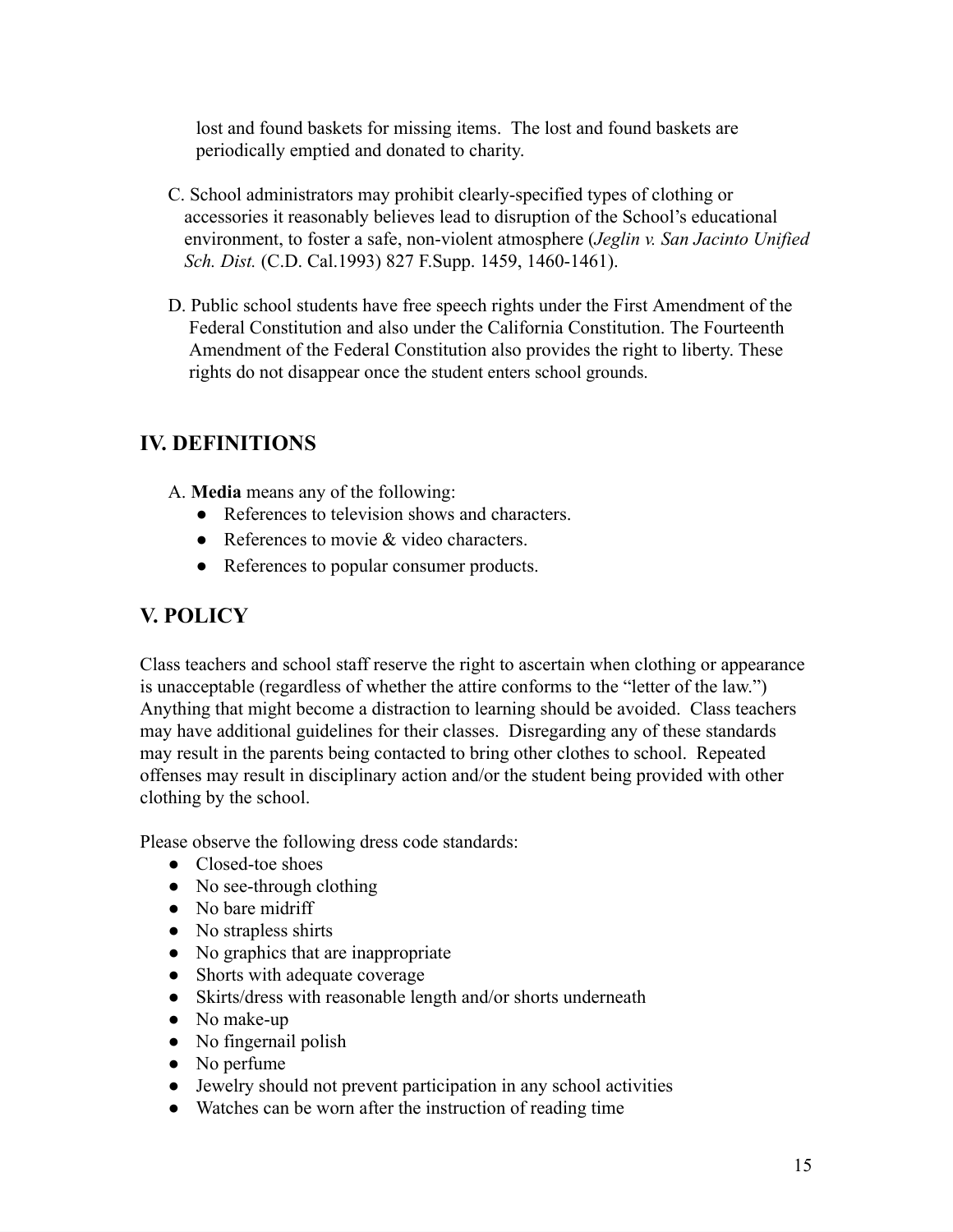- No devices that make noise
- No internet-connected devices
- No hair coloring
- No extreme hairstyles that are distracting (such as mohawk)

Dress Code Allowances for  $7<sup>th</sup>$  &  $8<sup>th</sup>$  Grades:

- Light make-up
- Fingernail polish
- Natural hair color

# **VI. PROCEDURE/ Enforcement**

- A. The teachers and staff shall monitor the dress standards at the Sebastopol Charter School in accordance with the Dress Code Policy. The teachers and staff may counsel students with reference to the Dress Code Policy.
- B. If a student is found to be in violation of the enforceable standards of this policy, the teacher or staff member will take action in the following successive steps or take action on one of the most applicable steps depending on the situation:
	- 1. Speak to a student privately suitable, alternative clothing may be provided by the school.
	- 2. Call a student's parents to provide a change of clothing.
	- 3. Issue a Behavior report.
	- 4. Meet with a student and his/her/their parents; restorative meeting.
	- 5. Suspend a student.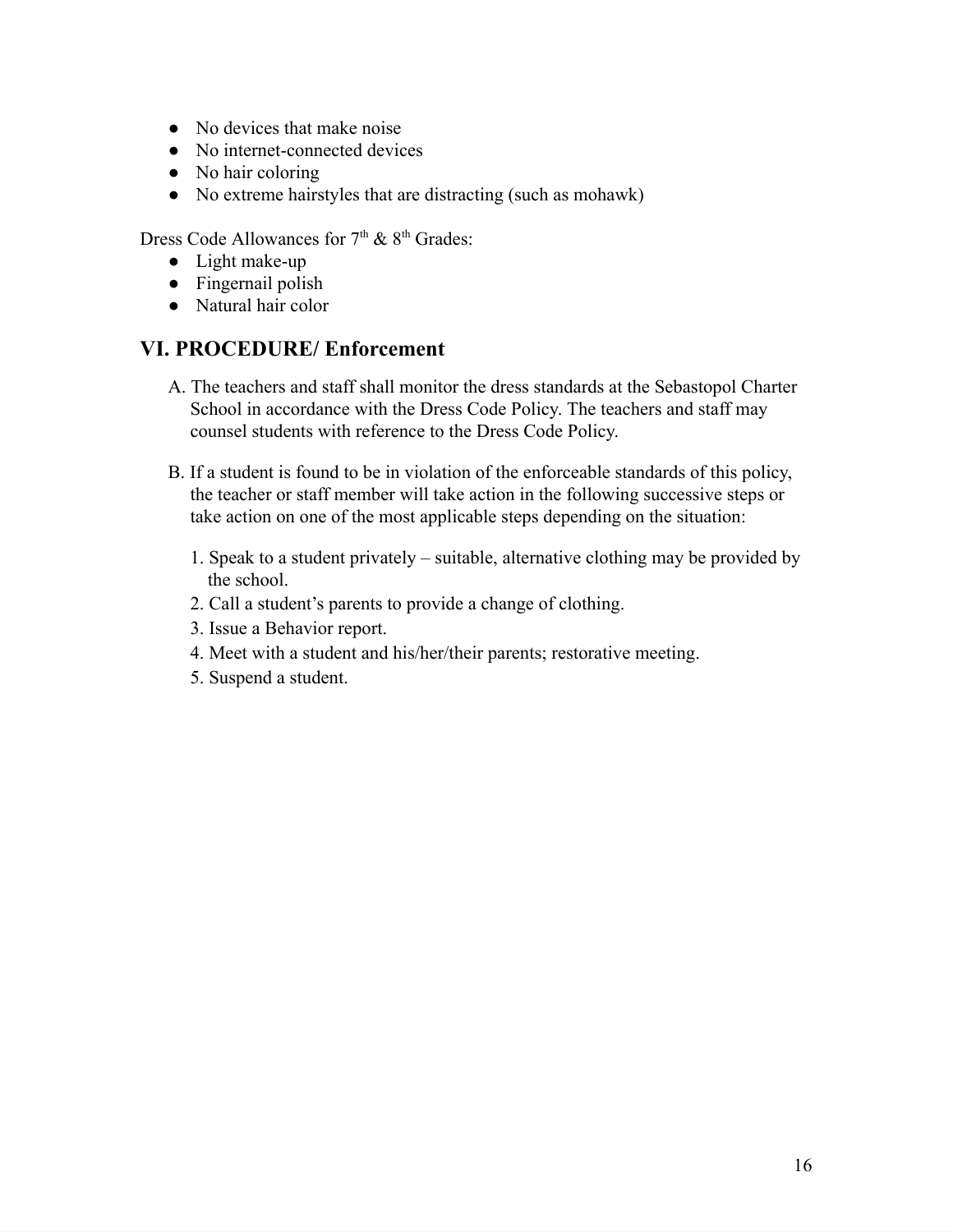# **Discipline Guidelines**

Our goal at SICS is to create a positive learning environment and support healthy social interactions where students have the necessary skills to self-regulate their own behavior and learning. We primarily use a restorative discipline approach that is aimed to build classroom communities that are supported by clear agreements, authentic communication, and specific tools to bring issues and conflicts forward in a helpful way. This provides specific pathways for students to take responsibility for their actions, repair harm, increase social and emotional skills, and come to an agreement about setting things right.

Depending on the situation, teachers usually start with the use of the Reflection Form and possibly a lateral send to another classroom for reflection. The Student Behavior Report and Action Plan are for serious or repetitive behaviors.**\*** The use of the Student Behavior Report results in a phone call home, accumulates per year, and becomes part of the student's permanent school record. In some situations, a student may need to be suspended.

**\*** These actions are general guidelines. School may use discretion when using these restorative discipline guidelines.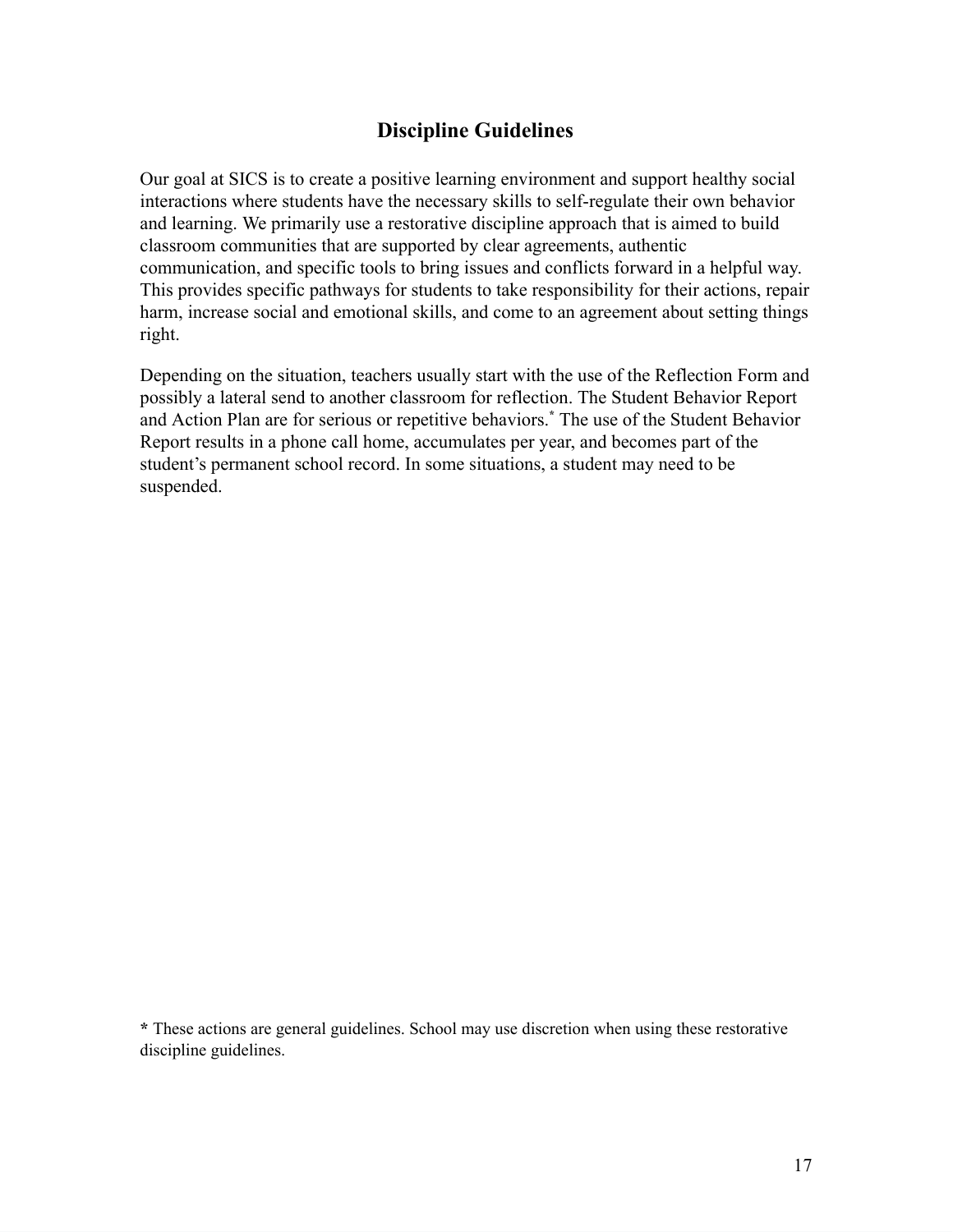# **Reflection Form For 6th through 8th Grade Students**

**Restorative Dialogue – Your student has received a reflection form. They have filled out this form and discussed it with their teacher. Parents, please use the questions below to open up a discussion with your child.** Dialogue leads to understanding and action to set things right and repair and restore relationships. Please discuss the following questions with your child.

1. What happened and what were you thinking at the time of the incident?

2. Who has been affected by what happened and how?

3. What about this has been hardest for you?

4. What is one thing you can take responsibility for?

5. What is one thing you need help with?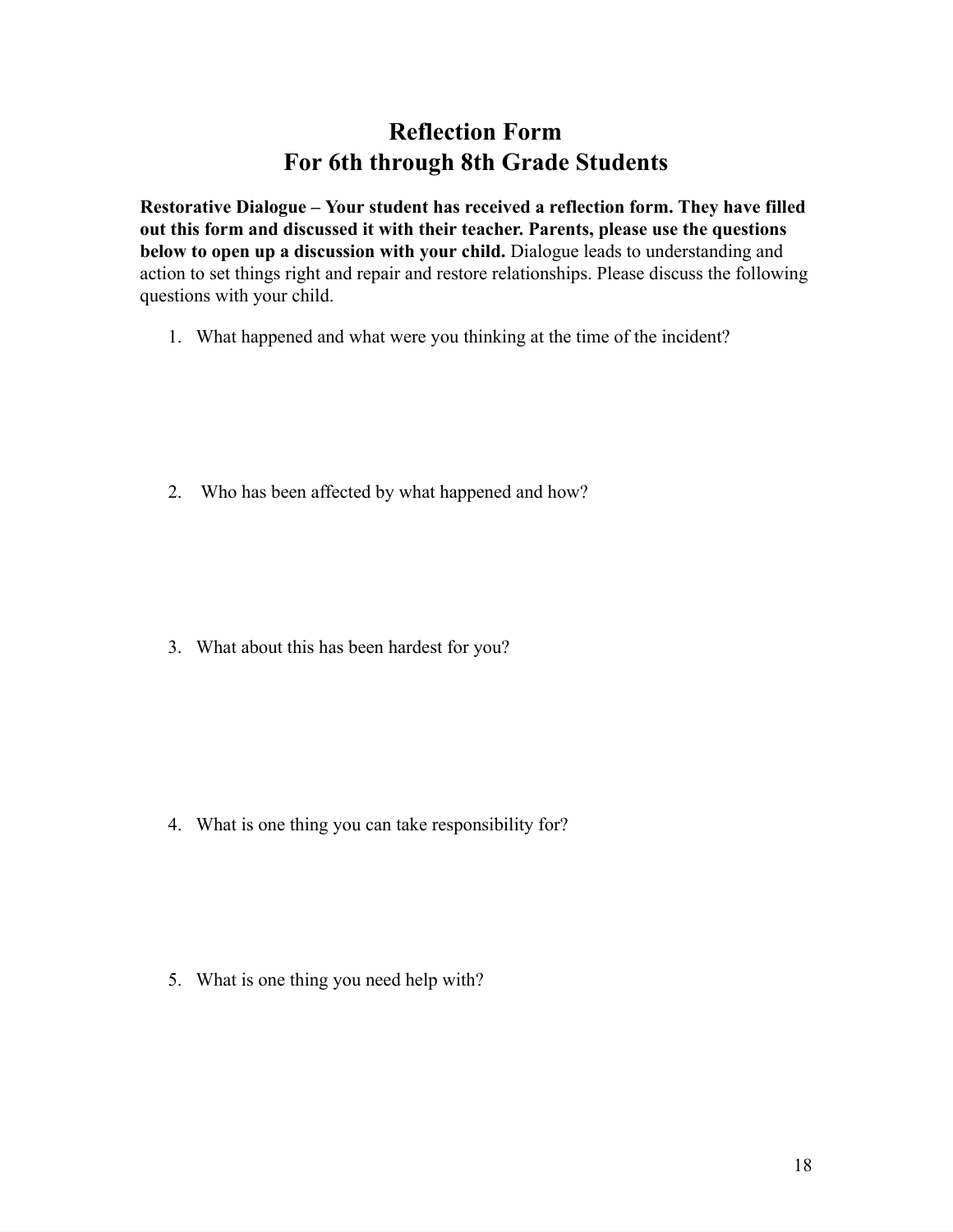# **Student Behavior Report and Action Plan**

**Report #\_\_\_\_\_\_\_\_\_\_**

**The Student must return this completed form to the class teacher the following school day in order to be readmitted to class.**

Student Name: Date: Date: Date: Date: Date: Date: Date: Date: Date: Date: Date: Date: Date: Date: Date: Date: Date: Date: Date: Date: Date: Date: Date: Date: Date: Date: Date: Date: Date: Date: Date: Date: Date: Date: Date

Teacher: Grade: Grade: Grade: Grade: Grade: Grade: Grade: Grade: Grade: Grade: Grade: Grade: Grade: Grade: Grade: Grade: Grade: Grade: Grade: Grade: Grade: Grade: Grade: Grade: Grade: Grade: Grade: Grade: Grade: Grade: Gra

The goal of this Student Behavior Report and Action Plan is to support each student in the following three areas:

- 1. **Accountability** to provide opportunities for students to be accountable to those they have harmed, and enable them to repair the harm they caused.
- 2. **Community safety** to help students learn to identify solutions that repair harm and keep the community and individuals safe.
- 3. **Interpersonal development** to develop healthy social and emotional skills for individual and community benefit.

Teacher description of incident:

Action taken:

Teacher signature \_\_\_\_\_\_\_\_\_\_\_\_\_\_\_\_\_\_\_\_\_\_\_\_\_\_\_

Student signature \_\_\_\_\_\_\_\_\_\_\_\_\_\_\_\_\_\_\_\_\_\_\_\_\_\_\_

Parent signature

original: parents cc: office, teacher, rsp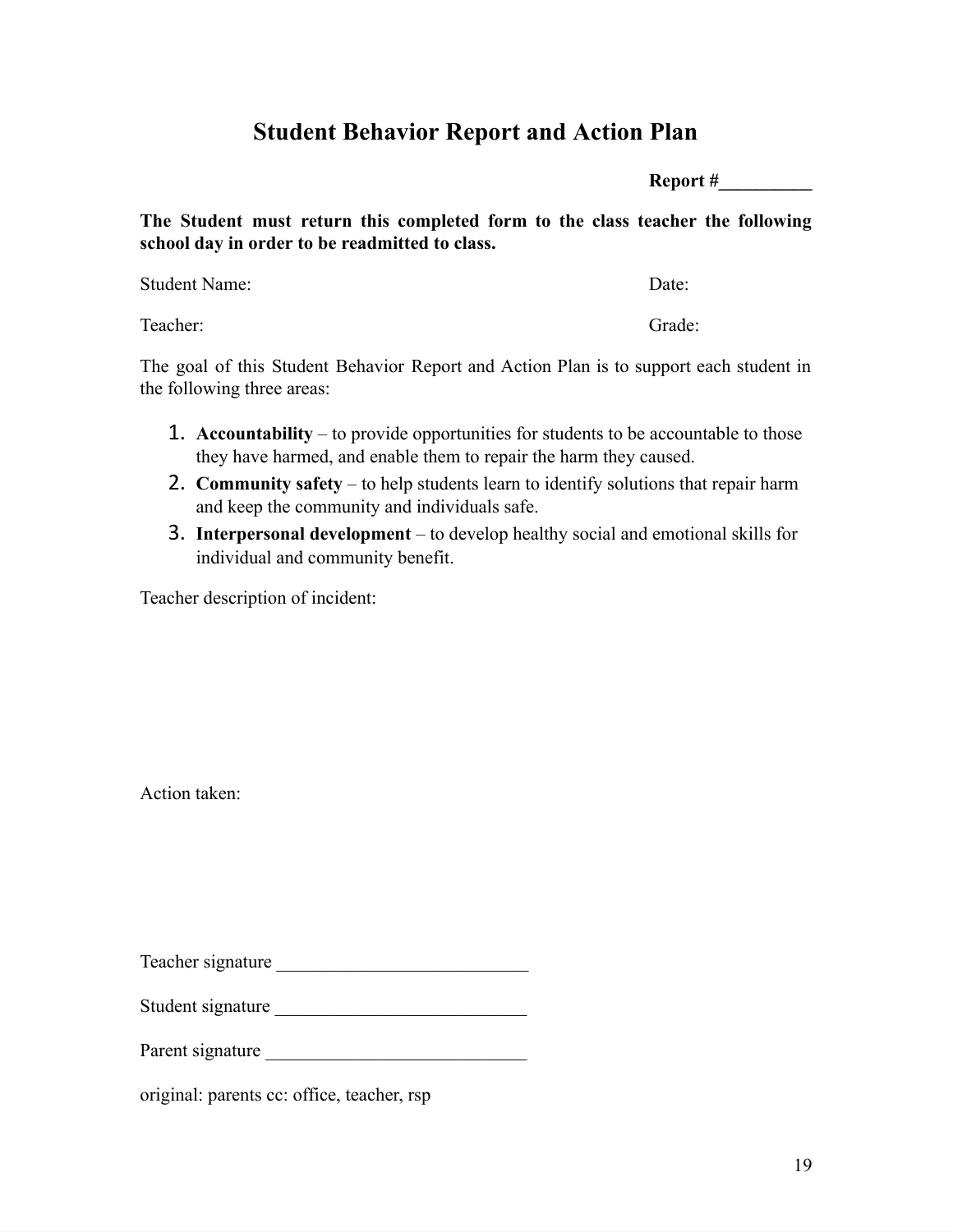# **SEBASTOPOL INDEPENDENT CHARTER SCHOOL Suspension Form**

| Student's Name                                                                                                                                                                                                                      | Grade<br><u> 1980 - Jan Barbara Barbara, manazarta da kasas da kasas da kasas da kasas da kasas da kasas da kasas da kasa</u>                                                              |
|-------------------------------------------------------------------------------------------------------------------------------------------------------------------------------------------------------------------------------------|--------------------------------------------------------------------------------------------------------------------------------------------------------------------------------------------|
| Teacher in Charge                                                                                                                                                                                                                   |                                                                                                                                                                                            |
| Class Teacher                                                                                                                                                                                                                       | <u> 1989 - Johann Barbara, martxa alemaniar a</u>                                                                                                                                          |
| Date                                                                                                                                                                                                                                |                                                                                                                                                                                            |
| Reason(s) (Pursuant to Ed. Code 48900):<br>Rude/Defiant Behavior<br>Repeatedly Disruptive/Uncooperative<br>Harmed School Property<br>Other:                                                                                         | Unacceptable Language<br><b>Fighting or Threatening another Student</b>                                                                                                                    |
| <b>Action(s) Taken Prior to Notice:</b><br>Had Conference with Student<br><b>Telephoned Parent</b><br>Other:                                                                                                                        | <b>Had Meeting with Parents</b><br>Used Classroom Discipline Plan to Handle Issue                                                                                                          |
| <b>Present Action and Recommendation(s):</b><br>Parent Conference Recommended<br>Meeting with School Director Requested<br>Change Plan or Behavior Plan Scheduled/In Progress<br>Contractual Agreement made with Student and Family | Student Suspended/Sent Home (teacher must phone parent and alert Director (or designee) on<br>same day)<br>Student Reparation Recommended (written apology, replace/repair property, etc.) |
|                                                                                                                                                                                                                                     | Number of days (including partial days) suspended:                                                                                                                                         |
| Date student may return to school                                                                                                                                                                                                   | (Discuss with Director)                                                                                                                                                                    |
| Signature of Teacher                                                                                                                                                                                                                | Date                                                                                                                                                                                       |
| Signature of Director                                                                                                                                                                                                               | Date                                                                                                                                                                                       |
| Office use only:<br>Reporting file                                                                                                                                                                                                  | Original to student's file Copy to parent(s) Copy to Discipline Data                                                                                                                       |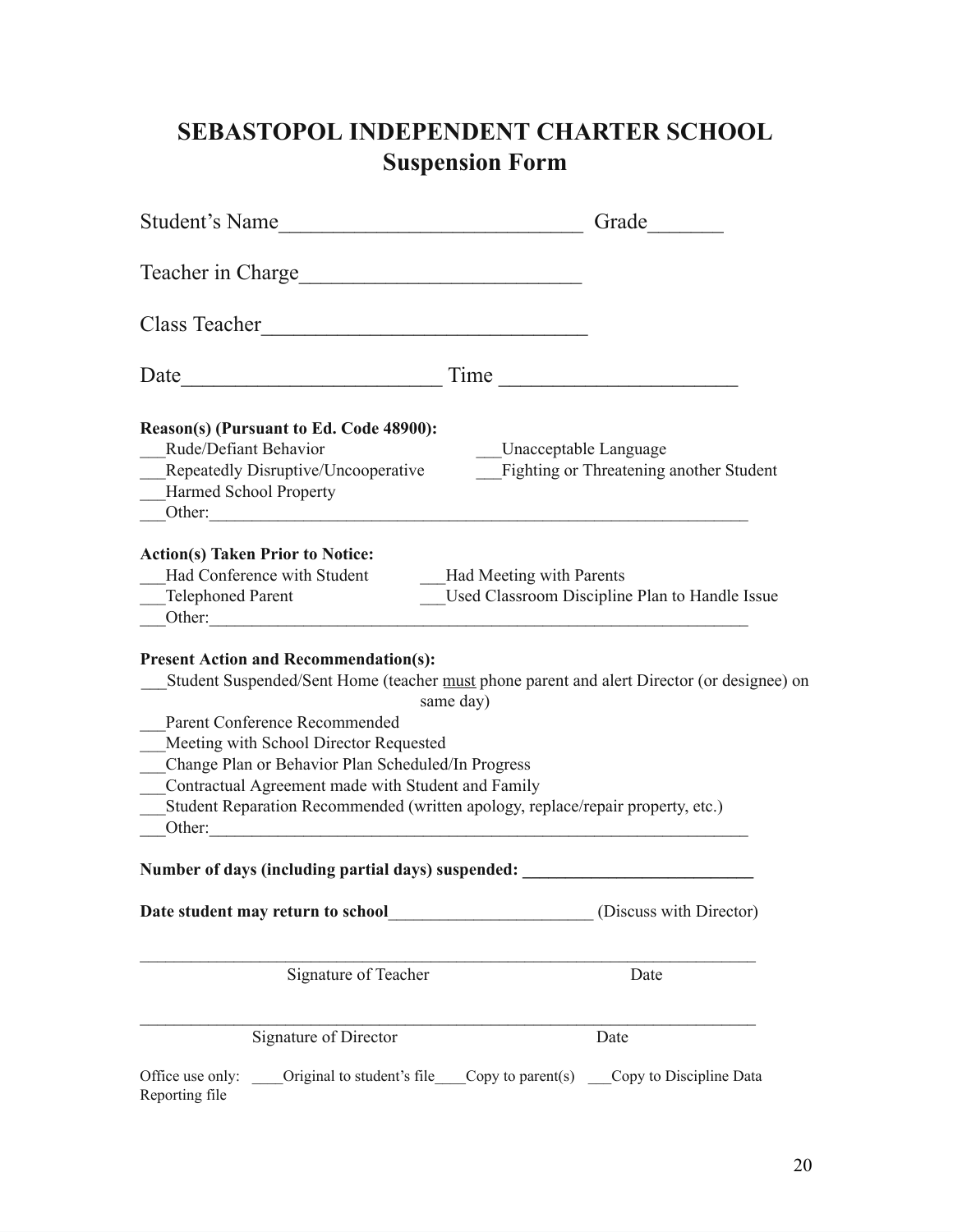# **Notice to Parents**

Regular and timely communication between school and home is vital for student success. Report Cards are issued after each semester (January and July) for grades 6-8. In between semesters, teachers periodically send home *Notice to Parents* to inform a family if a student has excessive absences, tardies, lower academic performance (in danger of not passing), or a behavior that is continuously interrupting their learning or the success of the classroom. This notice can come from the classroom teacher or a specialty teacher for any student. This communication is intended to provide you with information early in the term so that you may discuss this with your student and develop a plan for corrective action, prior to the end of the grading terms. The following page is a blank *Notice to Parents* for your preview.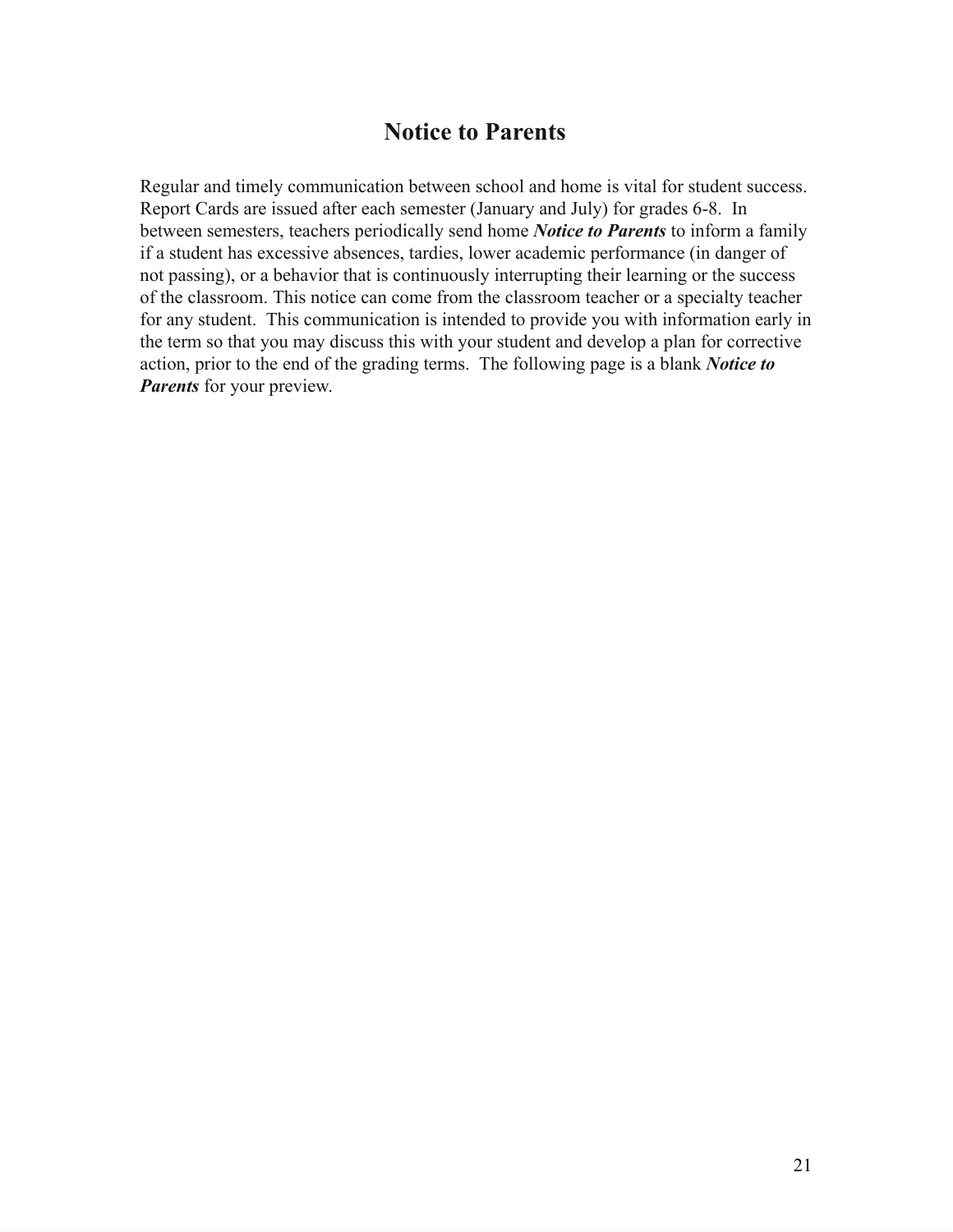# SEBASTOPOL CHARTER SCHOOL

|                      | 969791919196 CHARTER SCHOOL<br>Notice to Parents |                           | Mailed<br>Initials |
|----------------------|--------------------------------------------------|---------------------------|--------------------|
| <b>Student Name:</b> | Grade:                                           |                           |                    |
| Teacher:             | Subject:                                         | Current Grade in Subject: |                    |
|                      |                                                  | (Middle School only)      |                    |

Dear Parent of Guardian:

*Presently, your child is not meeting classroom standards. The attitude, habit, or behavior listed below is interfering with your child's success in the classroom.*

| <b>BEHAVIOR</b>                                                                                  | <b>ACHIEVEMENT</b>                       |
|--------------------------------------------------------------------------------------------------|------------------------------------------|
| $\square$ Excessive talking                                                                      | $\square$ Not mastering grade-level work |
| $\Box$ Disrupts learning environment                                                             | $\Box$ Incomplete assignments            |
| $\Box$ Inattentiveness                                                                           | $\Box$ Missing assignments               |
| $\Box$ Lack of effort                                                                            | $\Box$ Poor test scores                  |
| $\Box$ Coming to class unprepared                                                                | $\square$ Poor performance on classwork  |
| $\Box$ Unwilling to work cooperatively                                                           |                                          |
| <b>ATTENDANCE</b>                                                                                |                                          |
| $\square$ Excessive tardies                                                                      |                                          |
| $\square$ Excessive absences                                                                     |                                          |
| $\Box \underbrace{\hspace{2cm}}$                                                                 |                                          |
| <b>Additional concerns:</b>                                                                      |                                          |
|                                                                                                  |                                          |
| <b>Suggestions for improvement:</b>                                                              |                                          |
|                                                                                                  |                                          |
| $\Box$ Please contact teacher to confirm receipt of this notice. $\Box$ by phone $\Box$ by email |                                          |
| $\square$ Please contact teacher to schedule a conference. $\square$ by phone $\square$ by email |                                          |
| $\square$ Please discuss this with your child.                                                   |                                          |
| Teacher contact:                                                                                 |                                          |

Student signature: \_\_\_\_\_\_\_\_\_\_\_\_\_\_\_\_\_\_\_\_\_\_\_\_\_\_ (optional/teacher discretion) Teacher signature: \_\_\_\_\_\_\_\_\_\_\_\_\_\_\_\_\_\_\_\_\_\_\_\_\_\_ Date:\_\_\_\_\_\_\_\_\_\_\_\_\_\_\_\_\_\_

For Office Use Only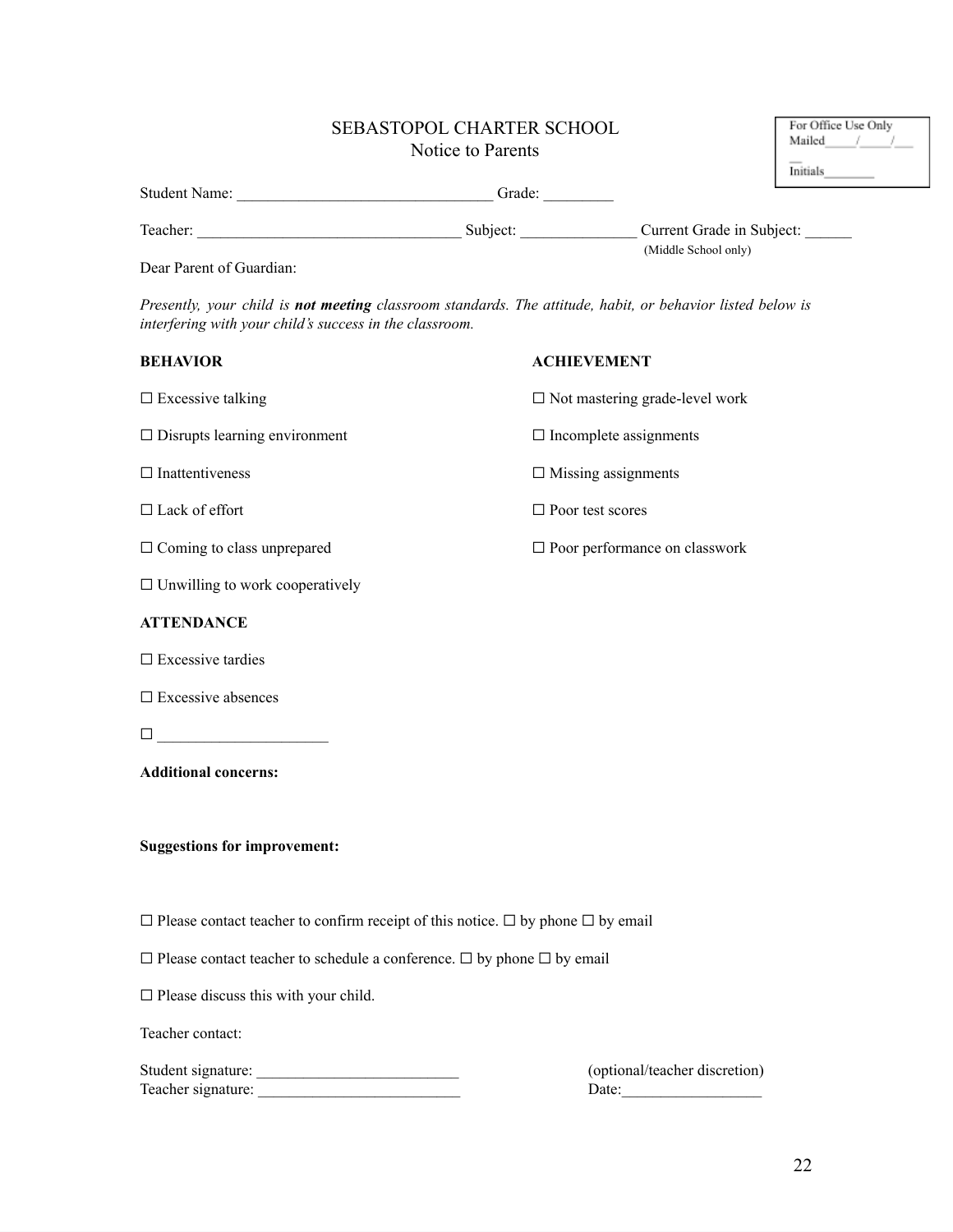# **Middle School Homework Guidelines, Late Assignment Policy, and Lunch Study Hall**

Generally, homework is geared toward practice and mastery, such as reading, practice problems reinforcing math concepts, music instrument practice, and review and study of block material. These are areas where repetition is valuable in developing mastery and comprehension. Homework is often not an ideal setting for learning new skills or applying very new concepts and we strive to do this during school hours. We dedicate extensive time at school to start and often complete assignments, and try to limit homework to allow for a student to have outside-of-school activities. However, due to the fact that The Sebastopol Charter School offers such a rich and diverse curriculum, it is difficult to allow sufficient time during Morning Lesson alone, for all of the academic mastery.

In middle school, the target range for time spent on homework will be approximately 60-90 minutes, five days a week, for a student performing at grade level. Homework load will progressively increase through the grades. Sometimes during the year, there will be projects, reports, and performances, and homework may become less predictable and dependent on the time management of the student, however, teachers will try to adjust the regular homework load to accommodate these fluctuations.

Obviously, there will be variations based on the student, and some students will require more or less time to complete their assignments. If your student is spending much more than is expected on a regular basis, that is a sign that the teacher, parent, and student should meet together to develop a plan to bring the student back in line with the expected time for homework.

**Missing or Late Assignments.** It is a middle school student's responsibility to turn in assignments when they are due. Assignments not turned in on time are considered late unless the teacher makes an exception. Late assignments will not receive full credit, and the grade is typically lowered by a half grade each day the assignment is late. Assignments that are two weeks past due will receive zero credit. Should missing or late work become a repeated occurrence, **the teacher may refer the student to Lunch Study Hall for additional support with homework completion.**

**Missed assignments due to absences.** Students who are absent due to illness or shadowing high schools still must make up assigned classwork and homework on a timely basis. In the case of 8th Grade shadowing, the student is expected to make arrangements ahead of time to make up their assignments that same day. The students will be granted time to make up assignments based on the amount of days absent for full credit. For example, if they missed two days of school, they will receive two additional days to turn in their work. For each day an assignment is past due, a half grade will be deducted from their total grade. If a student repeatedly turns in homework assignments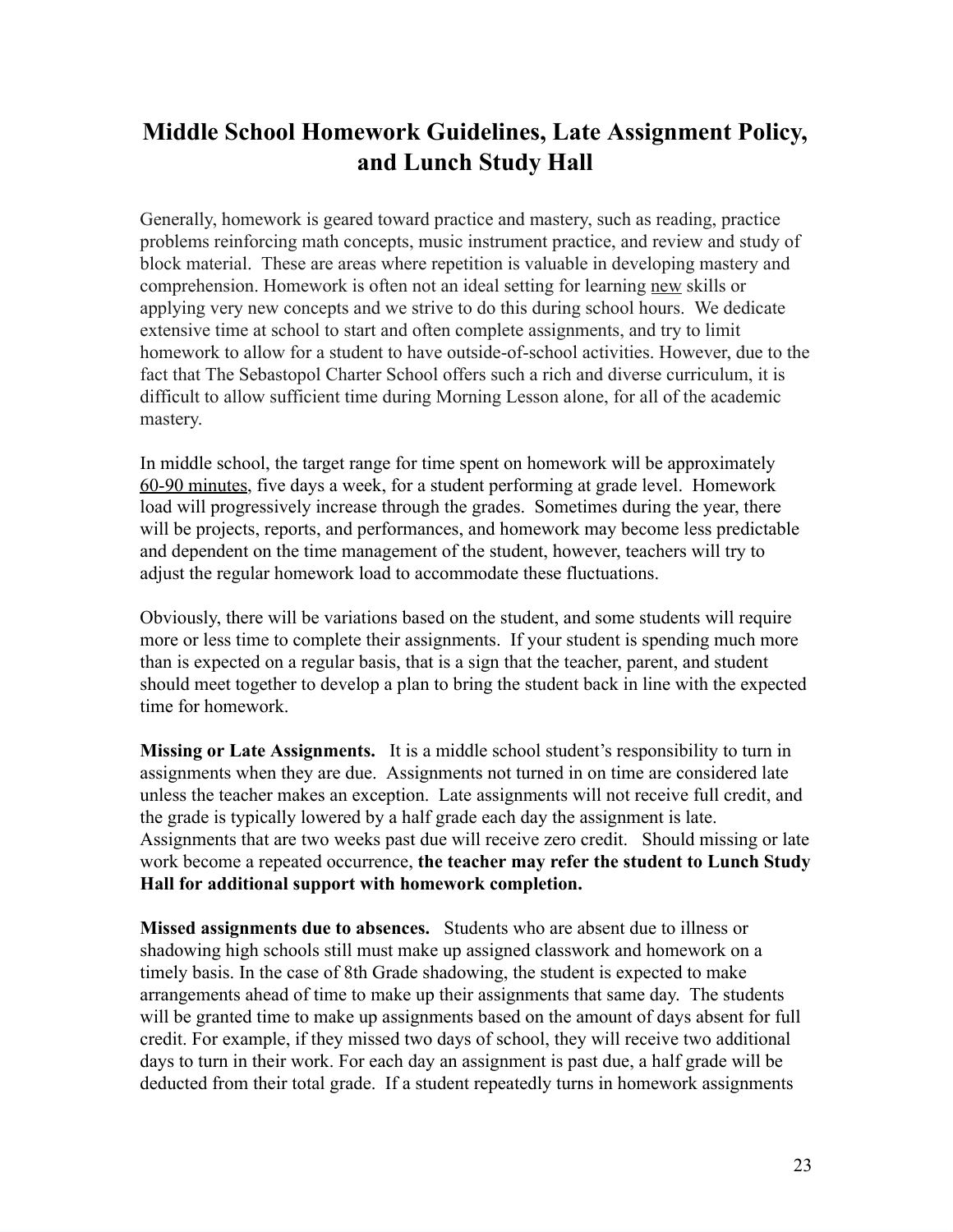late or has frequent absences, **the teacher will refer the student to Lunch Study Hall for additional support with homework completion.**

**Missed tests due to absences:** If a student is absent when a test is given, they will be required to make up the test at a time decided upon by the teacher.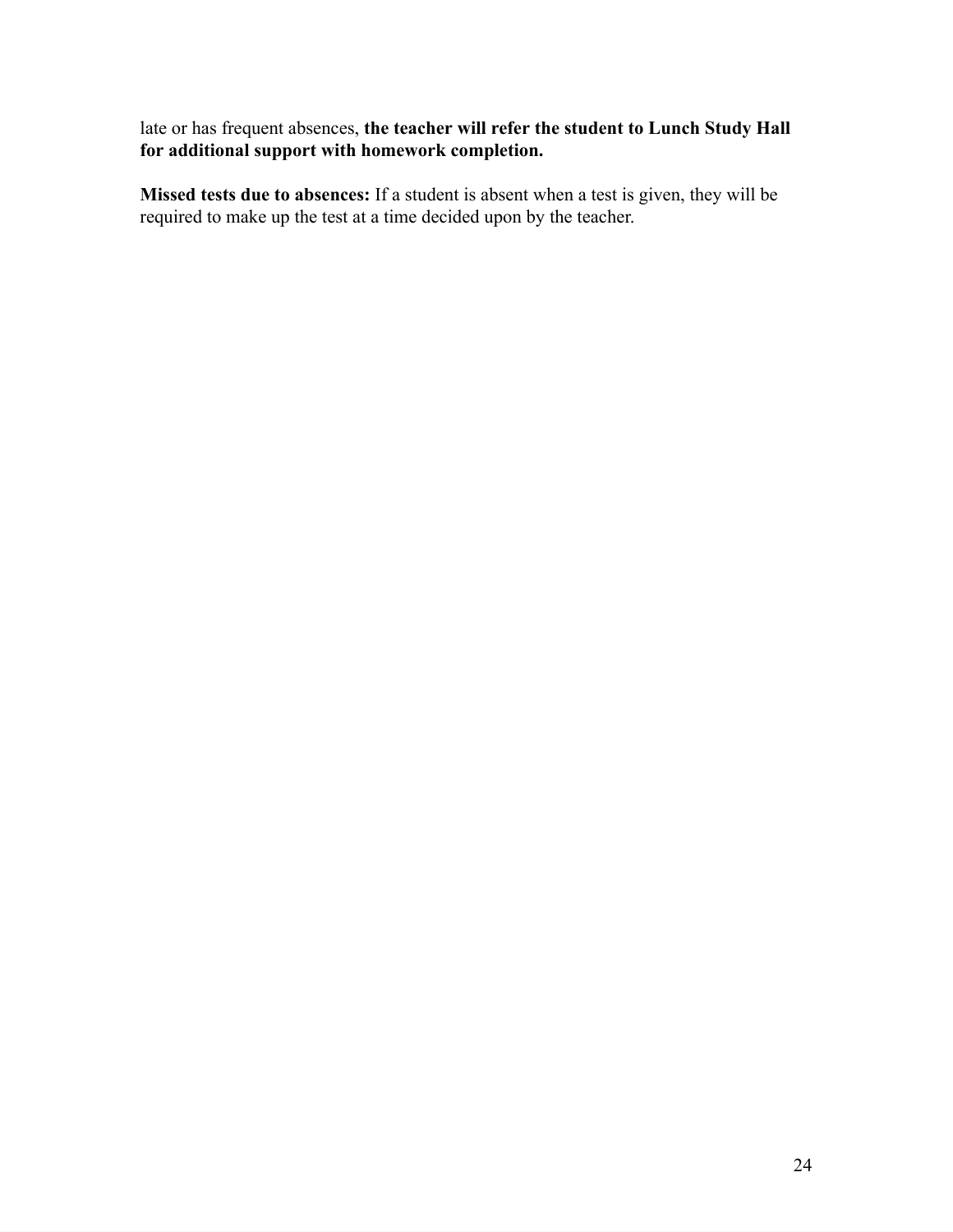# **Shadowing High Schools**

Most high schools provide an opportunity for 8th Grade students to "shadow" for one academic day. The practice of "shadowing" means the 8th grader attends the high school for a school day by joining an assigned high school student as they attend their regularly scheduled classes. This allows 8th Grade students the opportunity to learn more about the high school and discern their interests. Most shadowing takes place in 8th grade from September through early December. On occasion, students will shadow in 7th grade. If a 7th grader shadows a particular school they will not be granted an excused absence for shadowing that same school in 8th grade. In general, SICS recommends that students wait until their 8th-grade year to begin the shadowing process.

While shadowing is beneficial to help students determine the next steps for high school, it can negatively affect their acquisition and performance with the 8th-grade curriculum. Students will be expected to inform teachers of the upcoming absence due to shadowing and to preview what instruction they will miss and ascertain how to complete the work for that day.

Students will be responsible for turning in their schoolwork on the day they return from the shadow day and are not given additional time as they are when absent due to an illness.

When a school is under serious consideration by a student, SICS fully supports shadowing. To avoid unnecessary shadow days, SICS encourages parents and students to attend open houses offered in the evening or weekends prior to shadowing to carefully determine whether a shadow day is needed. Shadowing can negatively impact a student's access to instruction and even academic performance and presents challenges for both students and teachers to plan for the missed instructional time. When anticipating upcoming shadow days, students (with support from their parents) must adhere to the following steps.

- 1. Email both the teacher and receptionist (ecortes $@$ sebastopolcharter.org) with the scheduled shadowing date at least two weeks in advance.
- 2. An SICS Shadowing Form, obtained at the office (or school website) before the visit, must be signed by the teacher or administrator at the High School visited on the date of the visit. This form must then be returned to the SICS office for the absence to be excused the next school day.
- 3. The student is responsible for ensuring that his/her/their absence will not adversely affect his/her/their schoolwork, and current assignments must be submitted upon return for full credit in most cases.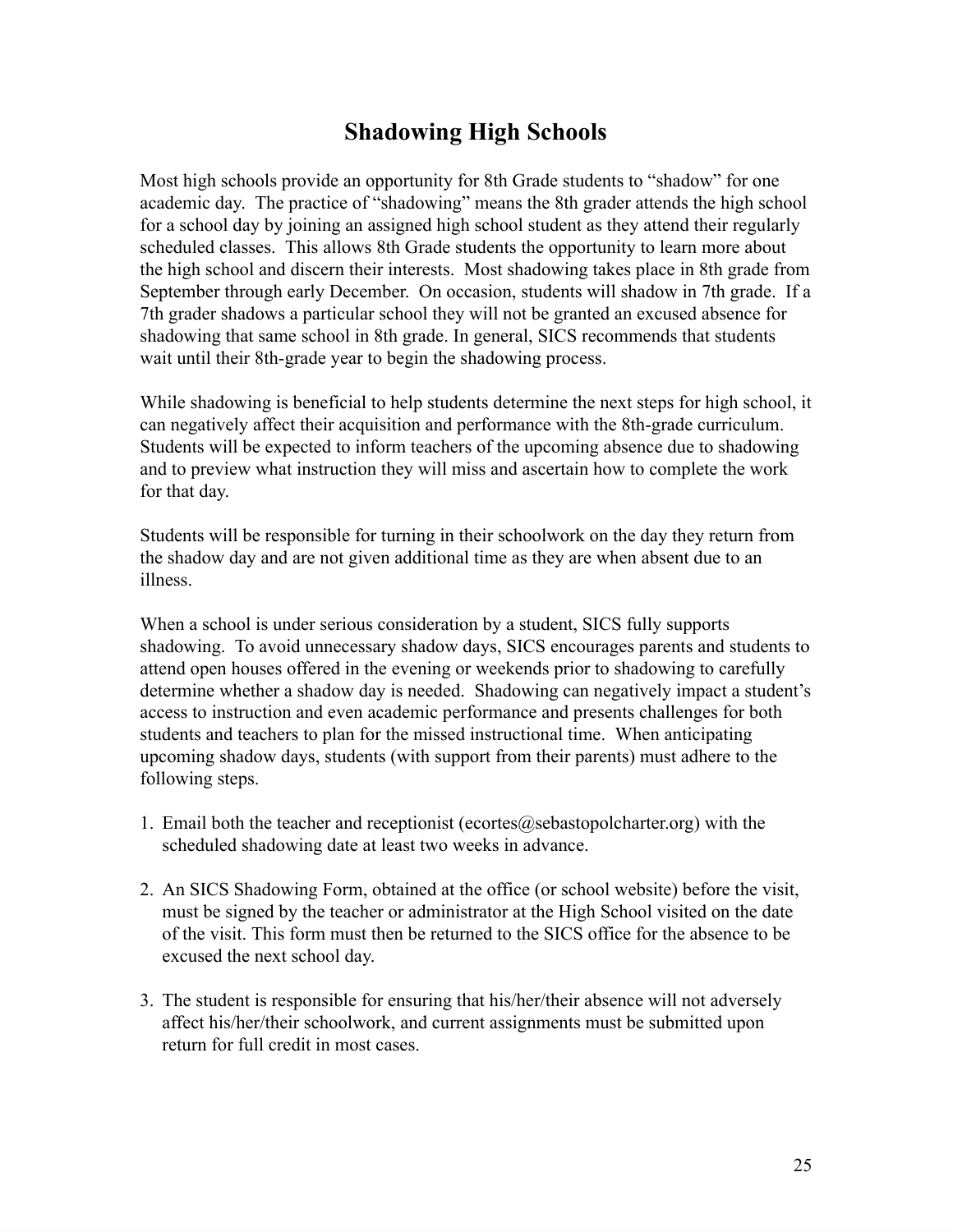# **SHADOW FORM INSTRUCTIONS**

- Form must be signed by student and parent and approved by the principal/designee of student's school of residence prior to shadowing
- The student must bring the form to the school they are shadowing and present it when checking in
- The principal/designee of the shadowing school must sign the form verifying the student's participation in shadowing that day
- It's the student's responsibility to bring the completed form to the attendance office the following day to clear the absence (keep with attendance/absence records)
- The record-keeping for a shadow day reflects the absence as an Excused Absence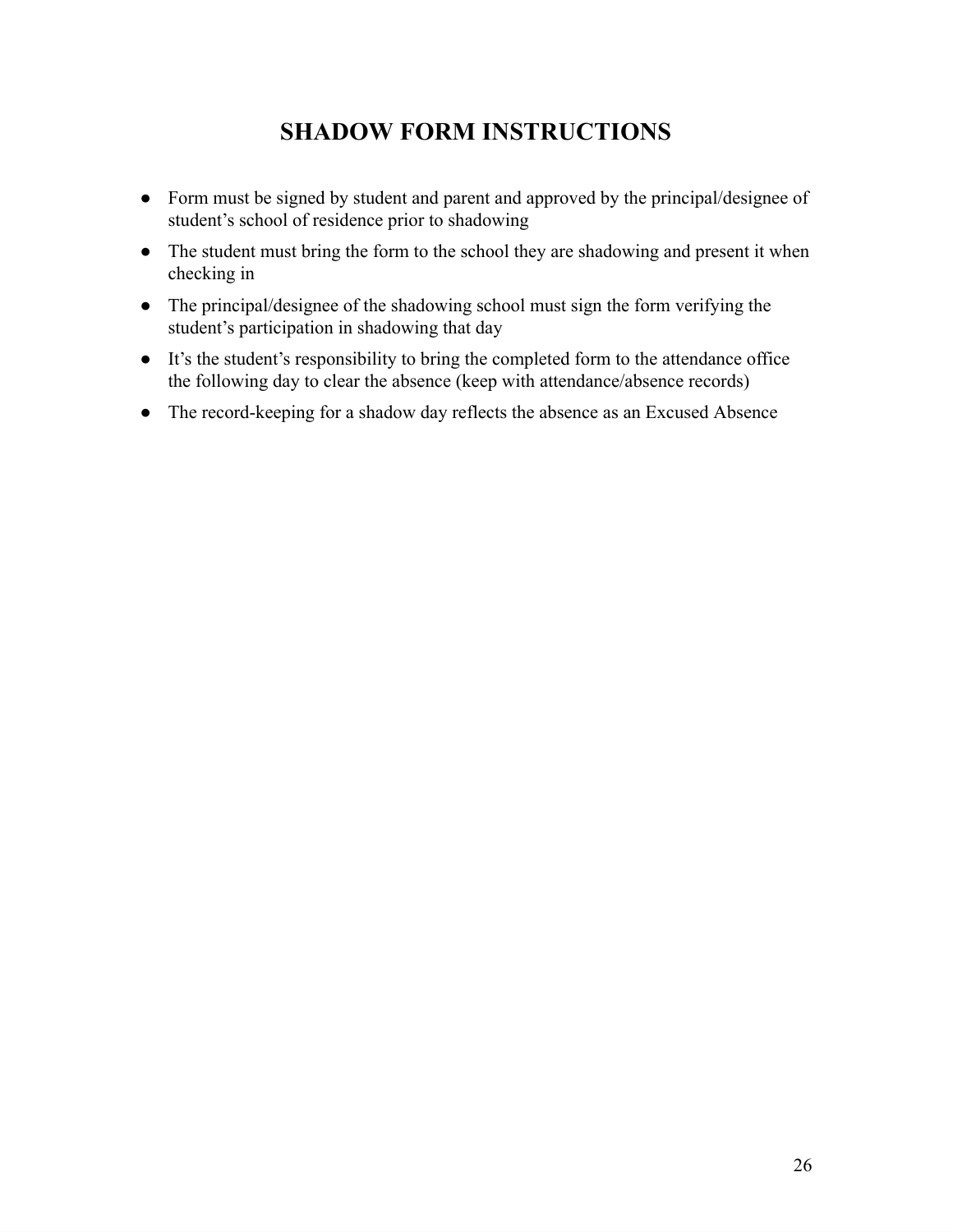# **REQUEST/PERMISSION TO SHADOW & ATTENDANCE VERIFICATION**

**STUDENT: RETURN THIS FORM TO YOUR SCHOOL'S ATTENDANCE OFFICE, FAILURE TO DO SO MAY RESULT IN AN UNEXCUSED ABSENCE**

#### ▶ **PLEASE PRINT CLEARLY** ◀

| <b>SECTION A: REQUEST / PERMISSION (completed by student, parent, and school of</b><br>attendance) |                     |
|----------------------------------------------------------------------------------------------------|---------------------|
| <b>Student Name:</b>                                                                               | Date of Request:    |
| <b>School of Attendance:</b>                                                                       | Date of Shadow Day: |
| <b>School Site Shadowing:</b>                                                                      |                     |
| <b>Student Signature:</b>                                                                          | Date:               |
| Parent Signature:                                                                                  | Date:               |
| Principal/Designee Signature:                                                                      | Date:               |
|                                                                                                    |                     |

#### **SECTION B: ATTENDANCE VERIFICATION (completed by school shadowed)**

School Site Shadowed: Date Shadowed:

-------------

Principal/Designee Signature: Date: Date: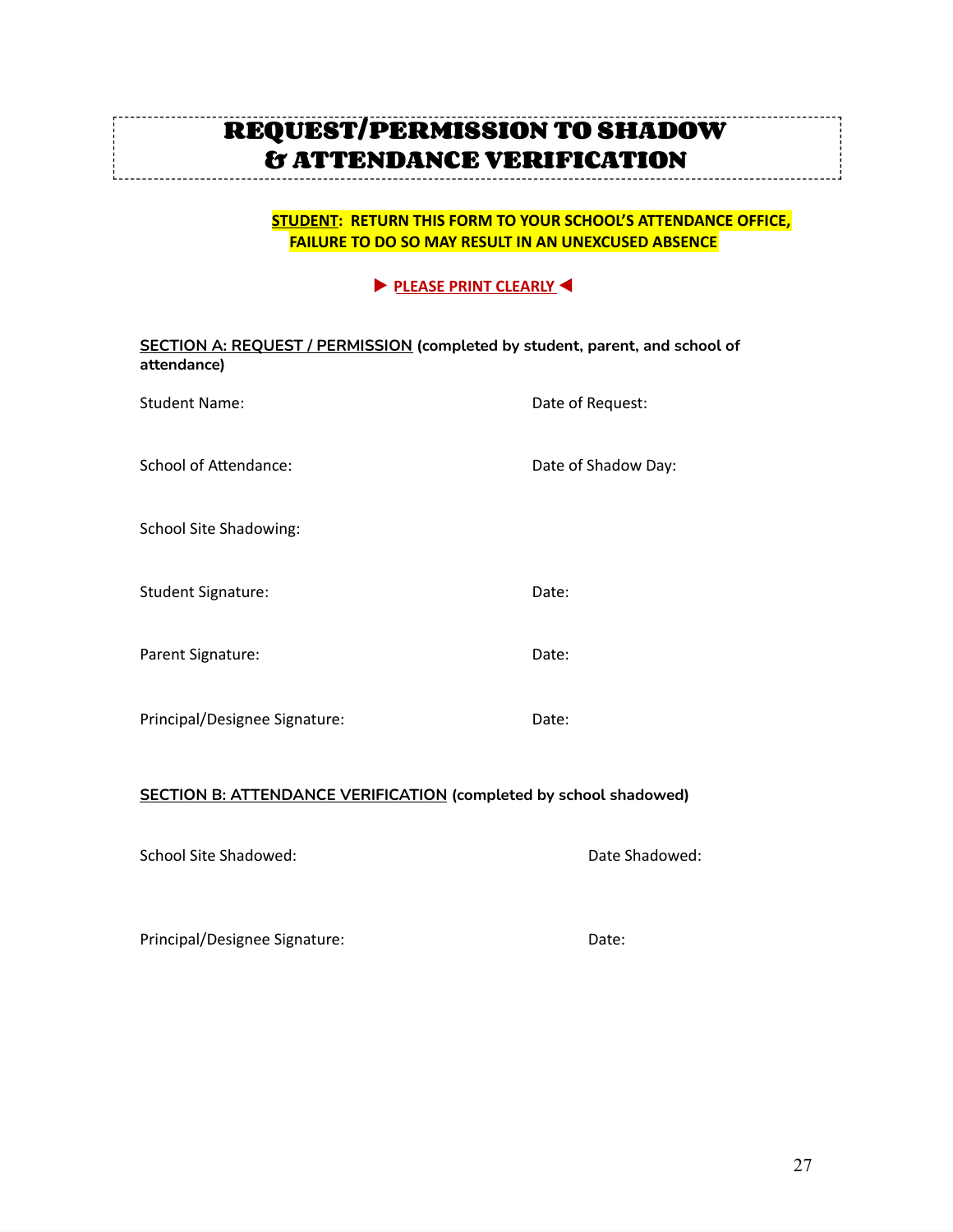# **High School Application Process and Instruction**

| Deal oui Graue i archis and Buddents.                 |                                                        |
|-------------------------------------------------------|--------------------------------------------------------|
| If your child is applying to any private high school  | The final date to request recommendations and          |
| or to a school-within-a-school program (example:      | transcripts from Sebastopol Charter School             |
| magnate programs), let us know by December            | teachers/Staff /Office is December 1st. Most high      |
| 1st. These schools ask for input from Sebastopol      | schools require our input by mid-January, and we       |
| Charter School: teacher recommendations,              | need time to write recommendations and                 |
| transcripts, discipline, attendance data, and/or test | prepare packets before their deadline.                 |
| scores. We need to have a release of confidentiality  |                                                        |
| from the parents before we release this data.         |                                                        |
| <b>Office Processing Fair Share Request</b>           | We request, but do not require, a \$35 fair share      |
|                                                       | donation to cover our staff time, clerical supplies,   |
|                                                       | and postage. Payment may be made by check to:          |
|                                                       | SEBASTOPOL CHARTER SCHOOL.                             |
|                                                       |                                                        |
| <b>Forms Provided to</b>                              | Your student needs to provide a "brag sheet" to        |
| <b>Sebastopol Charter by Parents</b>                  | each teacher who agrees to write a                     |
|                                                       | recommendation.                                        |
|                                                       | Check each high school's website. Some schools         |
|                                                       |                                                        |
|                                                       | (Summerfield, Sonoma Academy) provide                  |
|                                                       | Transcript Request forms that must be signed by a      |
|                                                       | parent and submitted to their student's middle         |
|                                                       | school.                                                |
|                                                       | Some schools have online processes set up, and         |
|                                                       | they will ask parents to submit email addresses for    |
|                                                       | teachers and/or a counselor/administrator. For the     |
|                                                       | counselor/administrator's email address, please use    |
|                                                       | ctopham@sebastopolcharter.org.                         |
|                                                       |                                                        |
| <b>Turn in Forms</b>                                  | Drop off signed forms to Linden in the front office    |
|                                                       | on or before December 1st.                             |
| <b>Forms Provided to High Schools by Sebastopol</b>   | Some or all of the following:                          |
| <b>Charter</b>                                        | teacher/counselor/administrator recommendations,       |
|                                                       | transcripts, attendance data, discipline records, test |
|                                                       | scores. We may not be able to accommodate              |
|                                                       | requests made after December 1st.                      |
|                                                       |                                                        |

Dear 8th Grade Parents and Students:

*If you have any questions, please email Rachael Flug, Office Manager at rflug@sebastopolcharter.org.*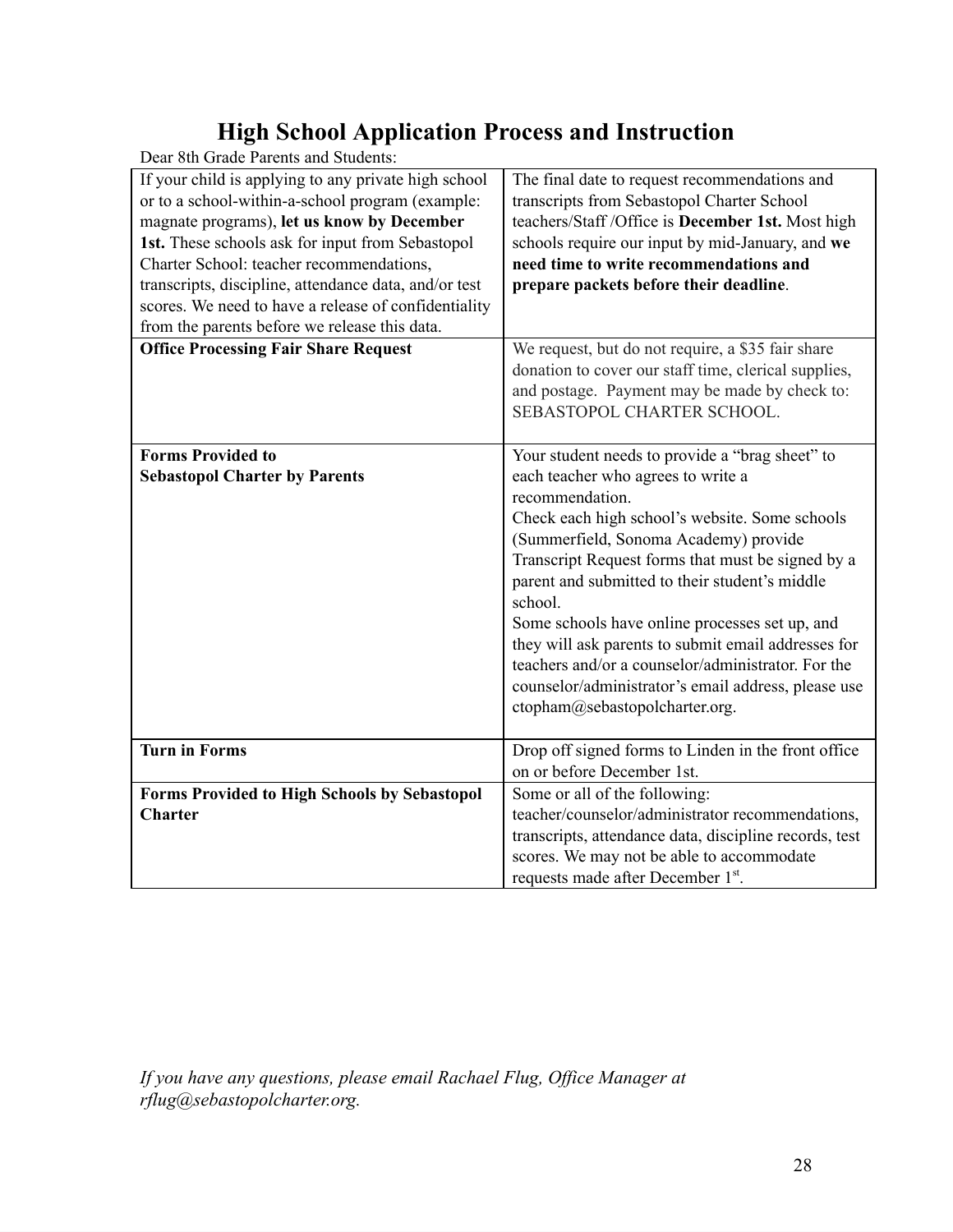# **High School Recommendation Request Form**

Your Name:  $\Box$  Date:

#### **Need a letter of recommendation for high school?**

Complete and return this form no later than December  $1<sup>st</sup>$  to the office.

1. **Write a "brag sheet" about yourself.** Your brag sheet should contain any or all of the following: your positive personal qualities, your favorite subjects (and why), your hobbies, your interests, your activities (sports, clubs, youth groups), your accomplishments, your talents, any hardships or challenges you have overcome, any awards you have received, any leadership roles, any work experience, and any volunteer experience.

2. Make copies of the brag sheet. Keep one for yourself, provide one to each teacher who you ask for a recommendation.

3. List the private high schools and/or school programs that you are applying to:

|                           | .                         |
|---------------------------|---------------------------|
| Write name of school here | Write name of school here |
| Write name of school here | Write name of school here |
| Write name of school here | Write name of school here |

4. Visit each teacher who you would like to write a recommendation **on or before December 1 st** . Politely ask the teacher whether he/she/they will write a recommendation for you. If he/she/they says yes, give them a copy of your brag sheet. **Fill in their name below and ask the teacher to sign by their name. Write the name of the school/program that the teacher will write a recommendation for.**

| Name of teacher/ other | Signature of Teacher | School/Program/Subject |
|------------------------|----------------------|------------------------|
| Name of teacher/ other | Signature of Teacher | School/Program/Subject |
| Name of teacher/ other | Signature of Teacher | School/Program/Subject |

5. For every school/program you're applying to, check their website for forms that you need to submit to Sebastopol Charter School (for example: Transcript Releases). Many schools/programs require transcripts, grades, attendance, discipline, and test scores.

#### **Your parent must sign here to authorize the release of this data:**

| Signature of Parent | Signature of Student |  |
|---------------------|----------------------|--|
|                     |                      |  |

6. Sebastopol Charter School suggests a \$35 donation to cover staff time, postage, and office supplies. Please make checks payable to "Sebastopol Charter School."

**Please deliver any forms you need to submit to Sebastopol Charter, a copy of your brag sheet, and a copy of this completed signed SICS High School Request form on or before December 1 st to Linden in the office.**

*If you have any questions, please email Rachael Flug, Office Manager at rflug@sebastopolcharter.org.*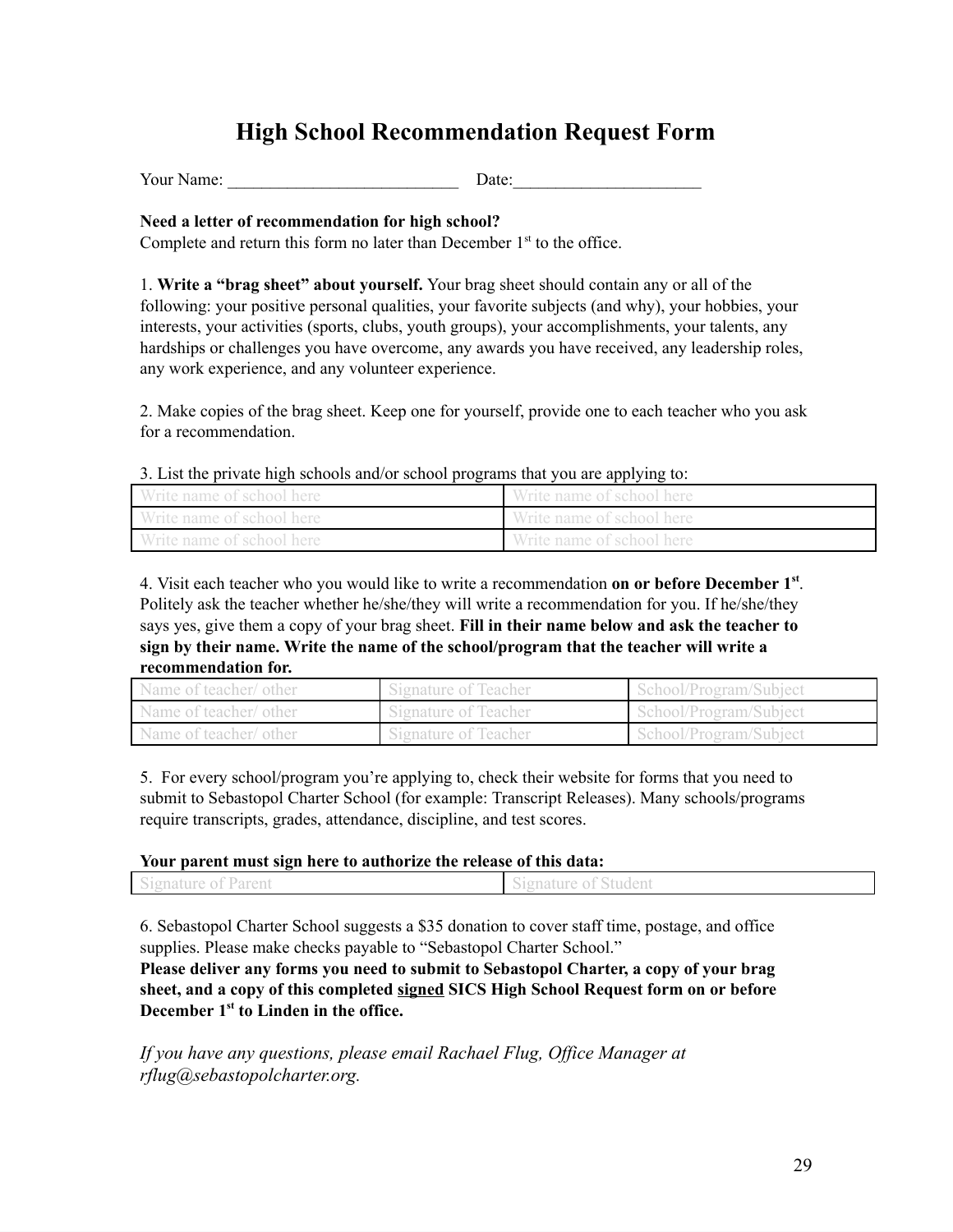# **Guidelines for a Middle School Student Proposal**

Dear Middle School Student,

As a school, we are committed to utilizing Direct Communication with each other. This means that when we have a request, concern or question we direct it to the person most closely associated with the topic. For the most part, this means that when a topic arises you will direct your inquiry to your class teacher. At times you may want your topic considered by a larger audience or the topic might be relevant to a larger decision-making group i.e. the Middle School Team. When this is the case, you may submit your proposal, request, or topic of consideration to the MS Teaching Team. Below we have outlined the format for submitting your proposal. The Middle School Team is composed of the MS Teaching Faculty and Mr. Topham. We generally meet every other Thursday afternoon and are usually able to review requests **submitted by the Monday before that Thursday meeting**. If we have a full agenda we will notify you that your proposal will be reviewed at the following meeting. For consideration your proposal must meet the following criteria:

- o *Final Draft quality*
	- o neat (typed or handwritten)
	- o Contains a date, introductory statement, and closing statement/conclusion
	- o Contains the name of the submitter
- o Clearly state the request and supporting ideas in a respectful manner.

You may choose to utilize a memo format as follows:

**To: From: Date: Subject:**

**Opening**

**Summary**

#### **Conclusion**

A Middle School Team member will follow up with you regarding your proposal within a week after the Thursday it was considered.

Please feel free to ask any MS Team member for clarification.

Warm Regards,

MS Team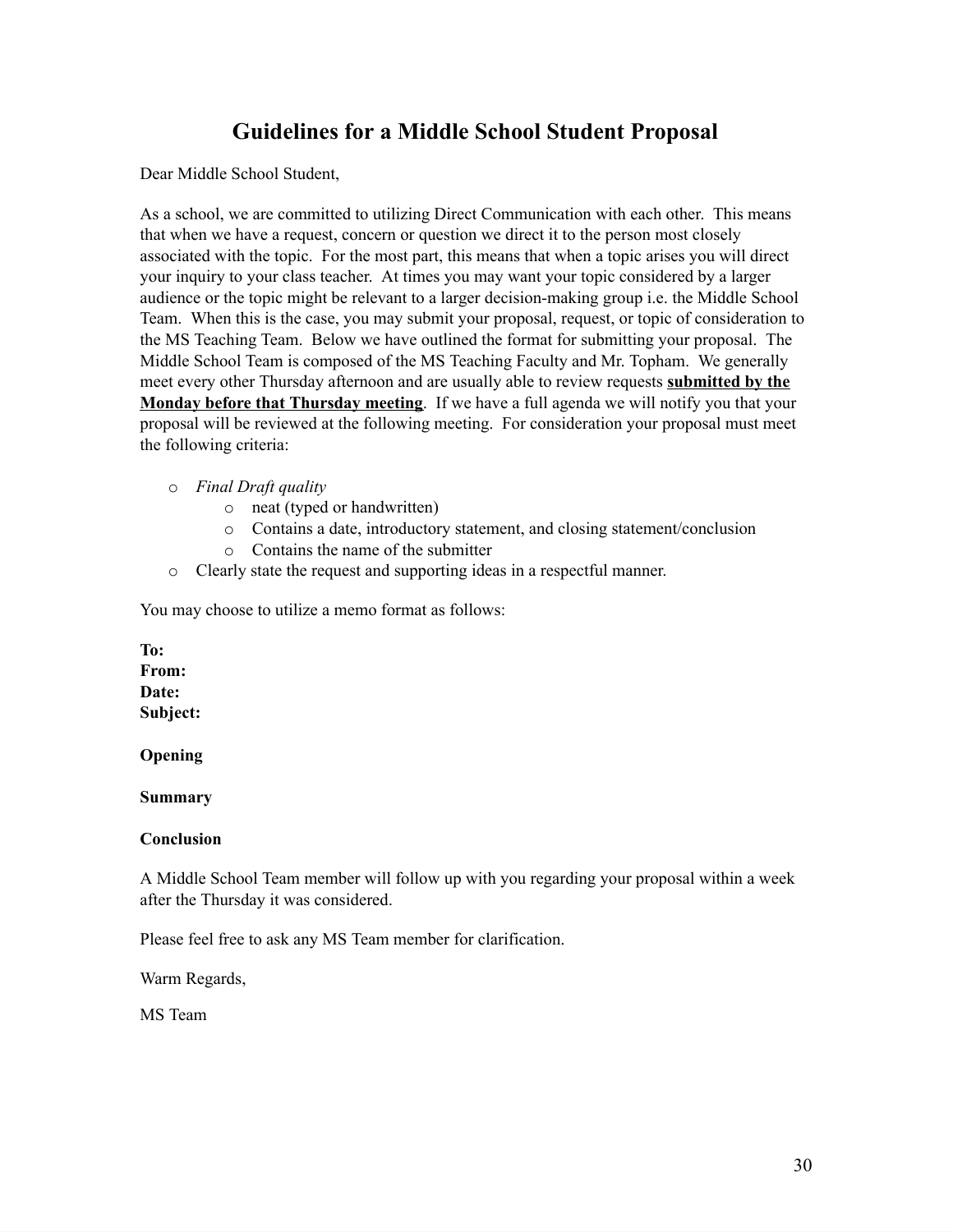# **Healthy Food and Drink/Low Waste Agreement**

While middle school students may be expected to pack their own lunch, it is important to provide them with plenty of healthy food options in packaging that can be easily reused and not generate waste or litter on campus. Please have all containers and lunch containers clearly labeled with your student name so misplaced items can be easily returned.

**Sweets and Treats**. Students are not allowed to bring sweets, treats, or candy in their lunches. We do allow for treats to be served on special occasions (birthday celebrations, etc.).

**Drinks.** The only drink that is allowed to be brought to school is water in a refillable water container. We do not allow carbonated, flavored, or caffeinated drinks, milk, chocolate milk, juices, teas, or other sugary drinks. When these drinks are spilled on the floor they are difficult to clean up. Also do not send students on campus in the morning with drinks from the local coffee shop in single-use containers. Again, these produce waste in the classroom and the potential for spillage or exploding.

**Messy Food Items.** Please be aware that we often eat in the classroom, and that messy food items often fall on the floor. Particularly messy are larger bags of chips or popcorn. These items, if brought to school, should be in individual serving sizes. Larger bags tend to be shared around and subsequently spilled and ground into the floor.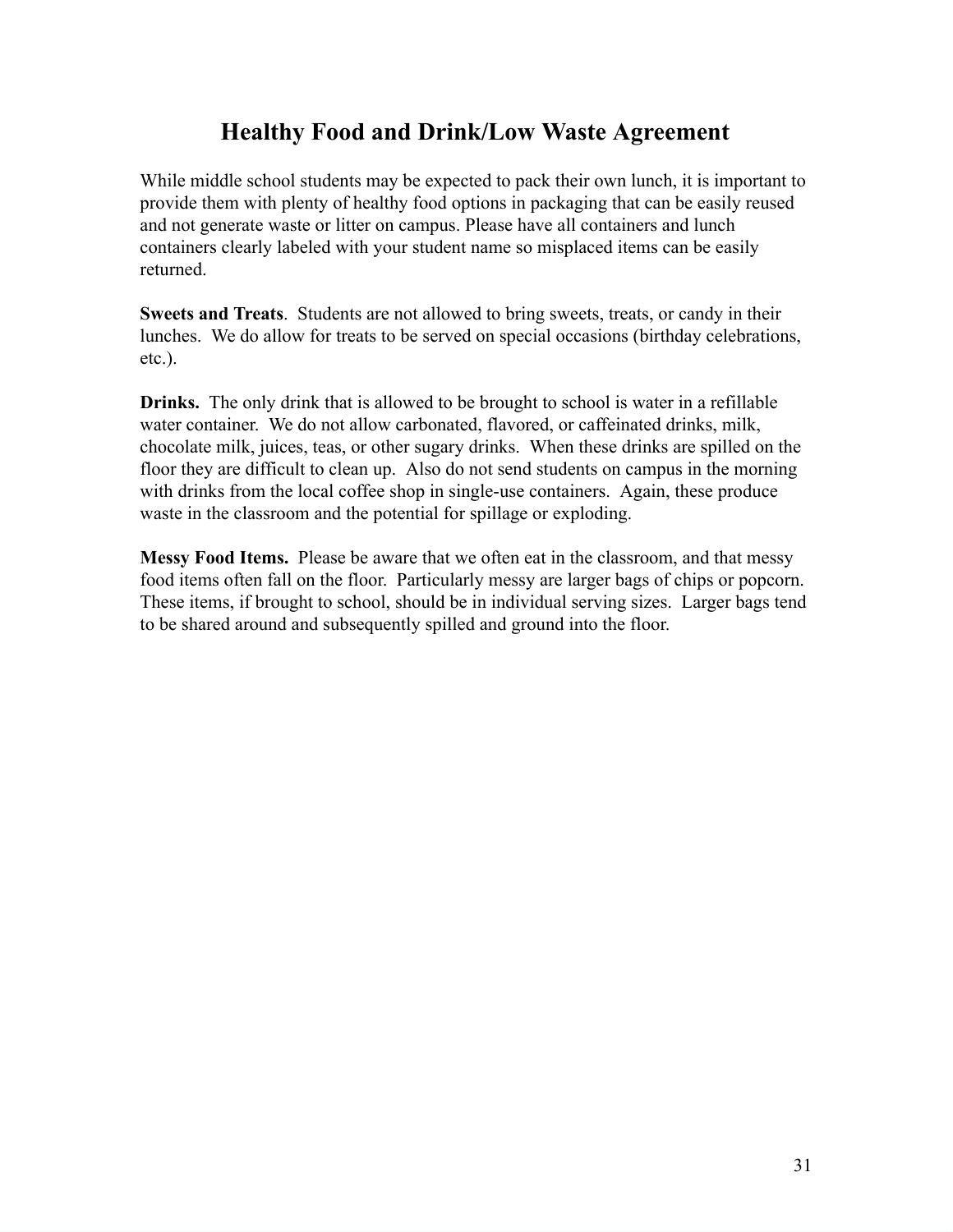# **Note Taking in the Middle School**

It is recognized that a variety of learning styles must be accommodated to support note-taking in middle school and that there is no single way for taking notes. Sebastopol Charter School utilizes the practice of teaching Hochman Method Note Taking and Cornell Note Taking Method. The Waldorf curriculum stresses oral storytelling, and listening remains the primary method for receiving information from class. But as the content increases, methods for capturing information in written form are developed and supported through instruction and modeling by the teacher.

#### 6<sup>th</sup> Grade

- Lecture based note-taking is introduced
- Students may rely on a teacher or peer notes, as needed
- Notes are collected with main lesson work
- Guided notes can also be used to develop note-taking skills, and for students who need extra note-taking support.

### 7<sup>th</sup> Grade

- Students are prompted to capture summary level (outline) information.
- Students are prompted to capture limited supporting details; the depth varies based on the individual.
- Students may continue to rely on a teacher or peer notes, as needed.
- Notes are collected with main lesson work.
- Guided notes can also be used to develop note-taking skills, and for students who need extra note-taking support.

### 8<sup>th</sup> Grade

- Students are prompted to capture summary level (outline) information.
- Students are prompted to capture sufficient supporting details; the depth varies based on the individual.
- Notes are collected with main lesson work.
- Guided notes can also be used to develop note-taking skills, and for students who need extra note-taking support.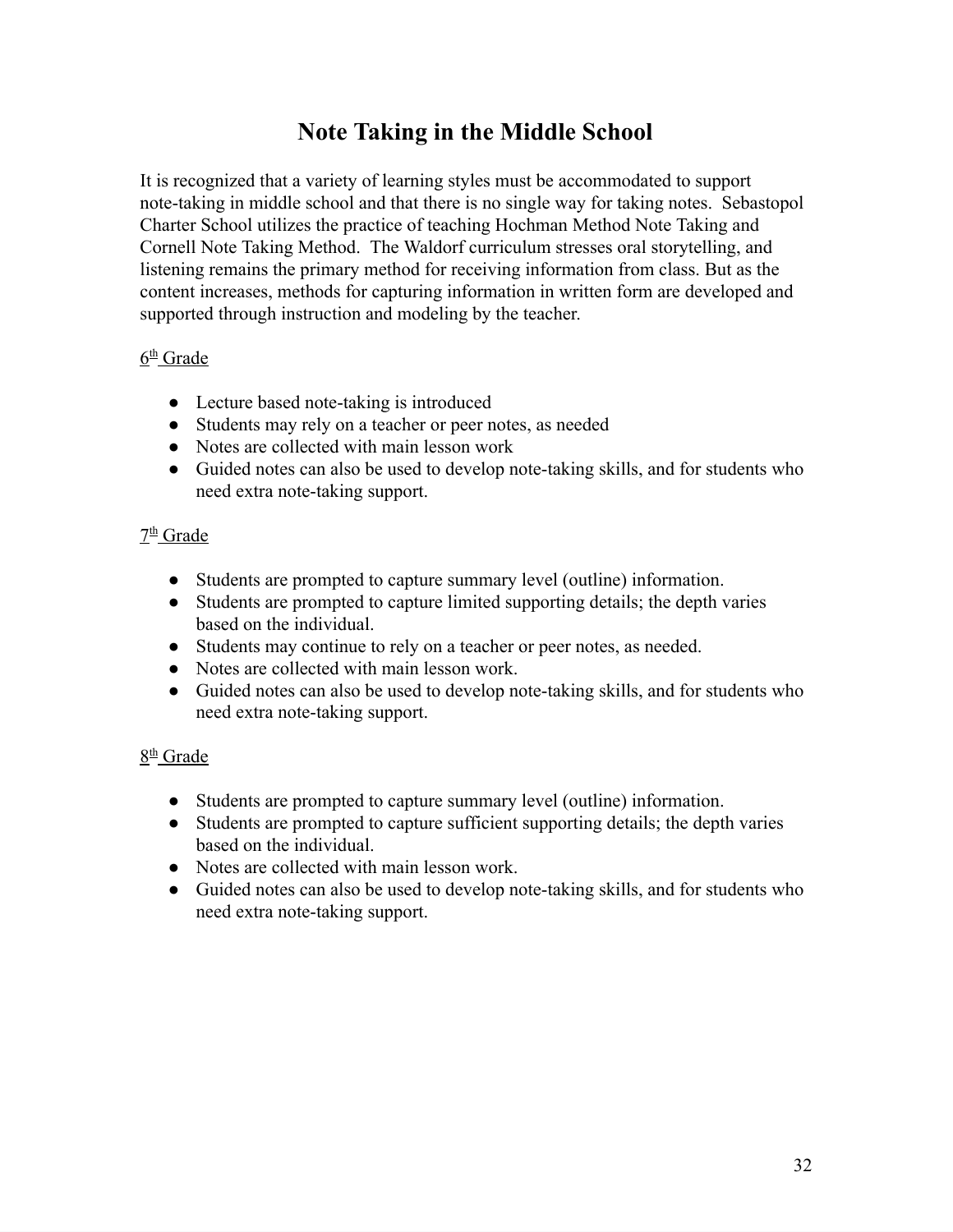# **Social Inclusion Practice** S.I.T Team- Stop, Inquire, Teach- Student Justice Team

Eighth-grade students have the opportunity to participate in a student-led community service group called the *Stop, Inquire, Teach or S.I.T Team*. The *S.I.T Team* helps younger students and peers navigate social challenges by helping supervise recess areas and resolve social difficulties as they occur. They also promote a healthy social environment on campus by developing a "code of compassion" and by facilitating special events or assemblies. Students in the *S.I.T Team* are led by Sebastopol Charter's Social/Emotional Coordinator (Ashley Radzat) to develop conflict resolution, communication, and leadership skills.

To be considered for the *S.I.T Team*, a student must formally write a statement that explains their motivation and interest in joining the *S.I.T Team*. In the statement, they must include one or more examples where they have been involved in bullying, teasing, or social exclusion/isolation and how they can empathize with others who experience this. Their experience can be as the target (victim), the bystander, or the perpetrator (bully). All of these perspectives are valuable to the *S.I.T Team*.

In the Fall, the students will be picked for the *S.I.T Team*. There are limited spaces for this Team. Therefore, students need to be aware that the *S.I.T Team* requires volunteering their recess time (typically two recesses a week) and occasionally additional time commitments. Only students in satisfactory academic standing can be considered. Training for the Team occurs during the Fall and may interfere with another class. Once a student is selected into the *S.I.T Team*, they are expected to fulfill their commitment for the remainder of the year. Should a student miss a meeting or service duty, they will receive a restorative conversation and a warning. Should they miss a second meeting or service duty, the student's parents will be notified. After a third missed meeting or service duty, the student will be removed from the *S.I.T Team*. It is our intent that only students who are truly committed to improving the social environment at SICS are allowed to participate in the *S.I.T Team.*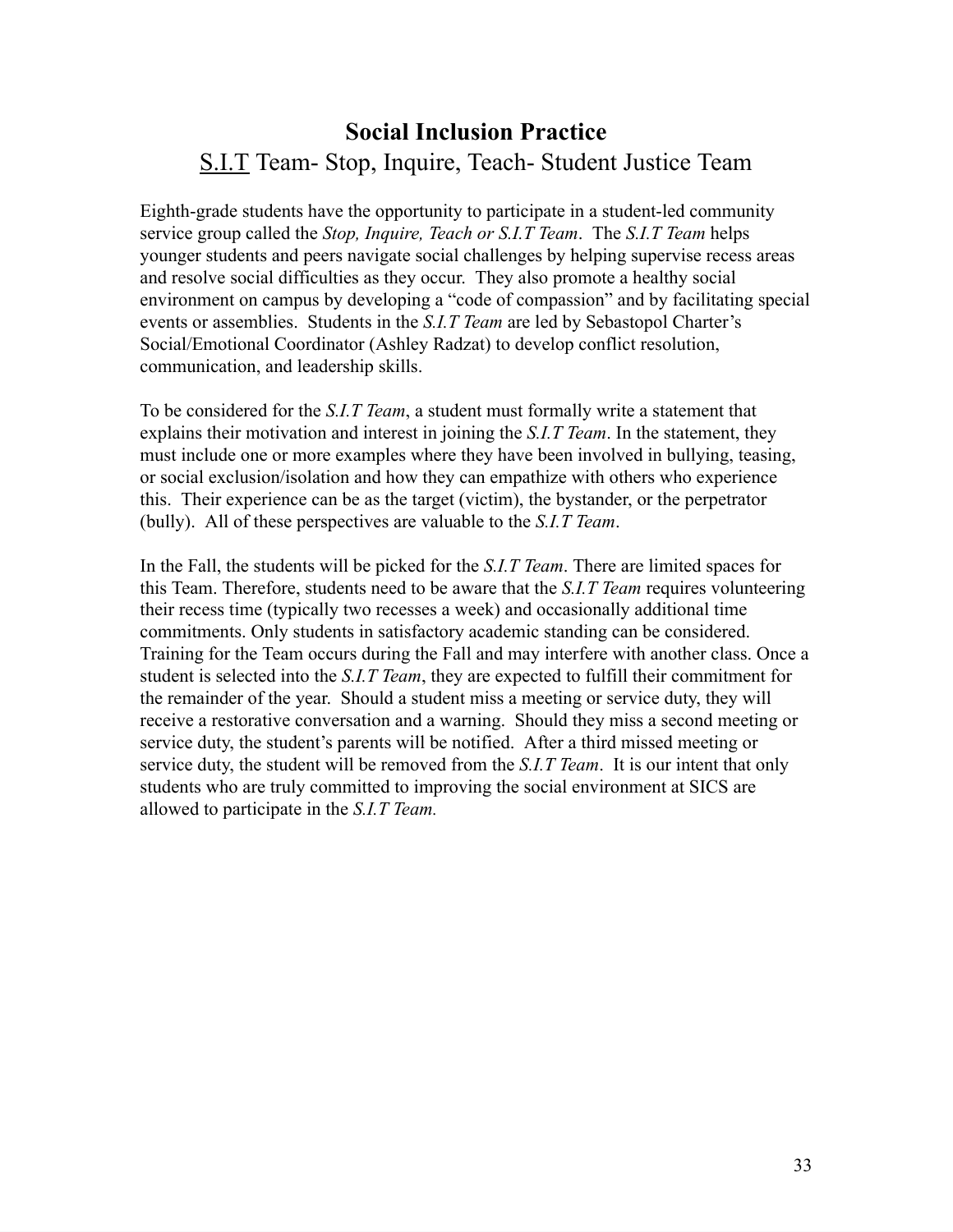# **Middle school Dance Guidelines** (7-8 grade)

One SICS staff member has to be present (typically the 7th or 8th-grade teacher). A minimum of 6 chaperones is recommended.

Chaperones will be given designated sections to supervise by SICS staff. (2 at door, 2 bathrooms, 2 roaming dance floor area)

All issues and concerns that arise will be directed to the teacher chaperone.

Students may not leave the dance once admitted except to go to the bathroom.

Chaperones are on duty and they are responsible for the safety of the students and the smooth operation of the dance*. Please keep the focus on the students.*

Chaperones are responsible for the receipt of money and check-in procedures.

#### **Check-in procedures:**

- An adult can sign in the students they bring to the dance. If a student is signing themselves in they must present the signed dance permission to be allowed to enter. The Check-in procedure includes storing the cell phone and taking the phone number(s) of an available adult for pick-up.
- Only students with a signed dance permission slip can attend. Class rosters are used to verify this. (Attending schools must provide student rosters at least 1 week prior to the dance)

Students not abiding by expectations or who demonstrate inappropriate language or behavior will be asked to leave and adults will be called.

- No inappropriate dancing. No bumping, inappropriate touching, freaking, etc.
- Anyone who behaves inappropriately will be removed from the dance. Parents will be called to provide transportation.
- No alcohol or drugs
- Appropriate dress: no bare midriffs and no shoulderless tops or dresses. No clothing with inappropriate logos.

Students' parents must be available for pick up at any point during the dance if these guidelines are not followed.

#### **I have read, understand, and agree to uphold the middle school dance guidelines.**

Chaperone Signature

 $\mathcal{L}_\text{max}$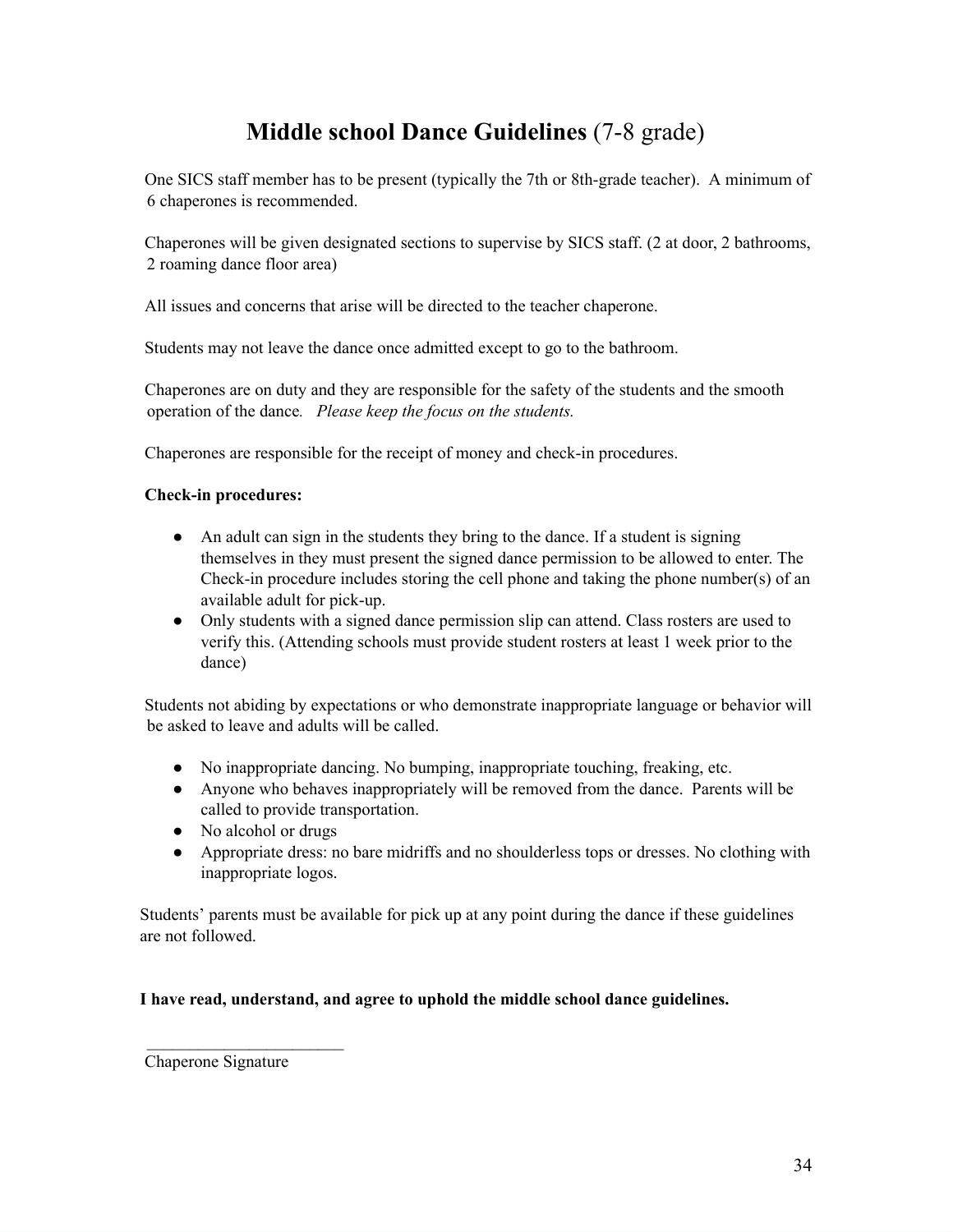# **Sebastopol Independent Charter School 8 th Grade Graduation Requirements**

*(revised 2019-8-5)*

- 1. Completion of required 8th-grade work on all main lesson blocks with a minimum cumulative score of 60%, which includes main lesson books, tests, projects, and reports.
- 2. Minimum score required is 60% in accumulated academic classes including, but not limited to Math, Language Arts, and Science.
- 3. Completion of assigned 8th-grade presentation with a passing score of 60%.
- 4. Participation in assigned role/job for the 8th-grade play.
- 5. Participation in the 8th-grade trip (unless extenuating circumstances exist in which case specific educational accommodations will be arranged by the teacher and parent.)
- 6. No more than four F's during  $7<sup>th</sup>$  and  $8<sup>th</sup>$  grades.
- 7. A student with an IEP may have different graduation criteria specified in his/her/their IEP.

Students who do not submit main lesson books within one week of the due date, without express approval from their teacher, may result in follow-up. This includes the following:

1. SST meeting with a teacher, student, and parent/guardian(s) to formulate a written plan to finish work in a timely manner without falling further behind on current work.

2. Afterschool/weekend and vacation work time may be required.

#### **Parent Communication:**

Parents are to be informed of SICS graduation requirements no later than the beginning of the 8th-grade year. For students in danger of failing a subject or not satisfying other requirements, teachers will communicate to the parents in November, February, and April. If, by the April notification, the student is still or newly in danger of failing, all work must be completed satisfactorily by May 15.

Students who do not qualify for graduation may incur any or all of the following consequences to be determined by a graduation committee consisting of the morning lesson teacher, second teacher, administrator, and any other appropriate individuals:

- 1. Retention in current grade for the following year.
- 2. Permanent record/transcript to reflect non-graduation.
- 3. Non-participation in graduation ceremonies.

 $\mathcal{L}_\text{max}$  and the contract of the contract of the contract of the contract of the contract of the contract of the contract of the contract of the contract of the contract of the contract of the contract of the contrac

 $\mathcal{L}_\text{max}$  and the contract of the contract of the contract of the contract of the contract of the contract of the contract of the contract of the contract of the contract of the contract of the contract of the contrac

Student Signature Date

Parent Signature Date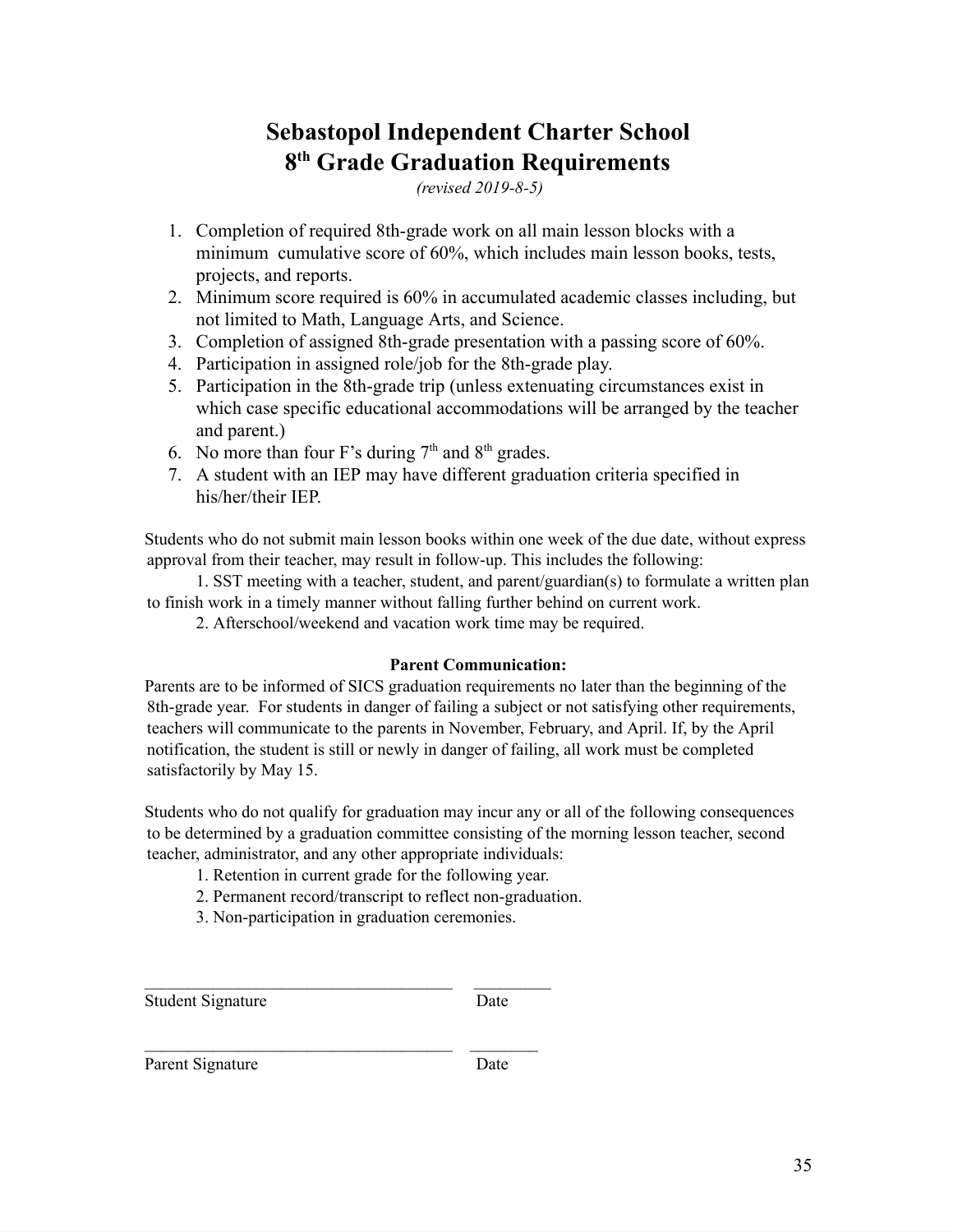# **Mental Health Support Services**

Dear Parents and Guardians,

Sebastopol Independent Charter School is deeply committed to supporting the mental health development of its students.

For those students you believe may be in need of counseling services please contact Jeff Lough, our school psychologist, and Student Support Services Director, directly at 707-824-9700 or jlough@sebastopolcharter.org.

Additionally, you must complete a **counseling referral form** located in the main office and return it to your child's teacher or in the office. You will receive a phone call back regarding your referral within 2 business days. **DO NOT use the counseling referral process if you feel your child is in immediate danger or is having a mental health crisis.**

When making a referral, please be aware of the following:

- School-based counseling occurs on campus with one of our 2 counselors during the regular school day. School-based counseling is not meant to be long-term and is initiated *as supplemental support to the student's educational program.*
- A counselor may see a student either as a self-referral or in a "crisis situation" *one time without* prior parent/guardian permission. Should additional counseling be deemed appropriate, a permission form must be signed by the parent/guardian.
- Signed permission forms are only valid for the school year in which they were signed.

Based on the student or family's needs it may be recommended that you seek mental health services outside of school. An abbreviated counseling resource list is with this letter. Please note that Sebastopol Independent Charter School does not endorse any one counselor or mental health agency. Parents/Guardians are encouraged to seek mental health professionals that meet their individual needs and financial situations.

Please do not hesitate to contact me directly with any questions you may have.

Sincerely,

Chris Topham Executive Director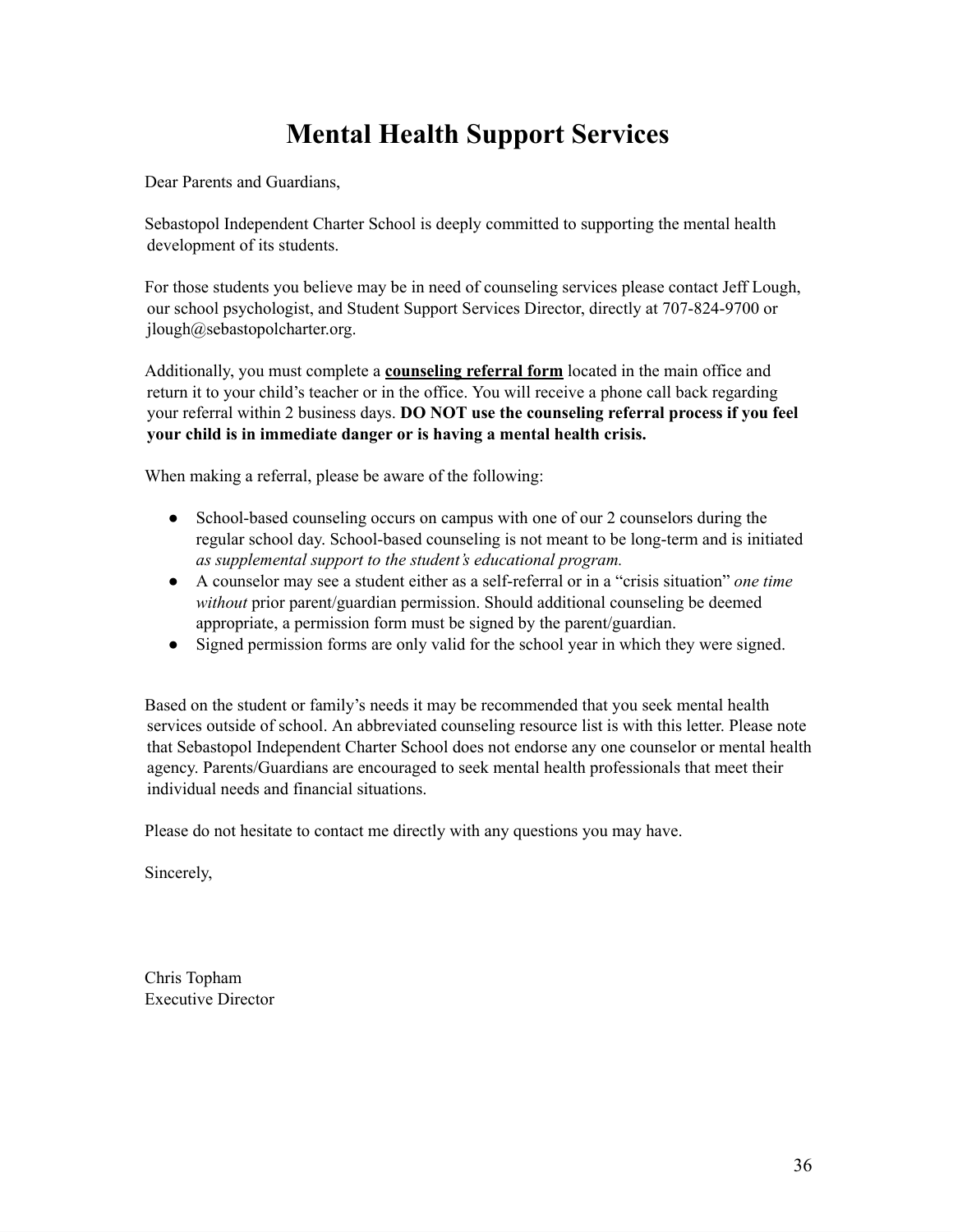# **Medical Services**

#### **Integrative and Anthroposophical (Waldorf) Medical Doctor:**

**Dr. Daci (Daciana Iancu M.D.)** 632 Petaluma Ave, Sebastopol, CA 95472 Tel # 707-295-3755 Fax # 707-827-8382

#### **Biodynamic Osteopathic Doctor:**

**Dr. Jennifer Weiss, Osteopathic Physician** 1212 Farmers Lane Suite 3, Santa Rosa, CA 95408 Tel # 707-829-9788 Osteopathicphysician.net

# **Counseling Referrals**

### **Santa Rosa:**

**Sliding Scale Clinics:**

#### **Social Advocates For Youth (SAY)**

Address: 3440 Airway Dr. **(707) 544-3299**

#### **Chrysalis Counseling Services** 1821 4th St **· (707) 545-1670**

**Support Our Students** 319 S E St **· (707) 284-3444**

**Family Service Agency** 751 Lombardi Ct**(707) 545-4551**

**Lomi School Foundation and Psychotherapy Clinic** 534 B Street Santa Rosa, CA 95401 (**707) 579-0465**

### **Sonoma Family Therapy**

2635 Cleveland Ave Ste. 10 (707) 483-9061 http://www.sonomafamilyinc.com/

#### **Santa Rosa Center for Cognitive-Behavioral Therapy**

613 College Avenue 707-545-4600 http://srcbt.org/

**Anita LaFollette, LMFT** \* MediCal 132 Leland St., Santa Rosa, CA 95404 707-774-4888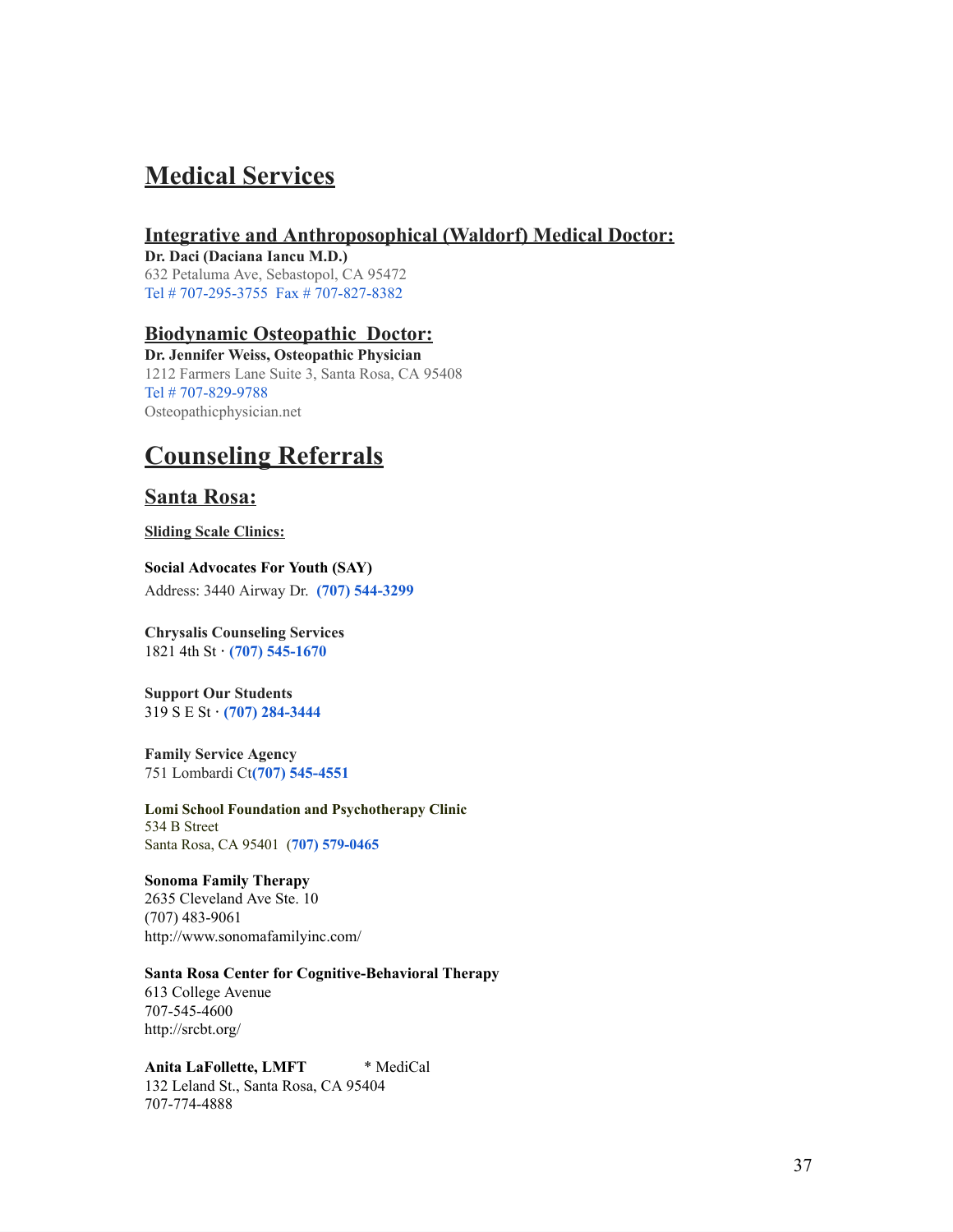**Jennifer Ballard, MFT, LPCC** \* MediCal

2635 Cleveland Ave. Suite 10, Santa Rosa, CA 95403 707-483-9061 http://www.jenniferballardmft.com/

#### **Rosa Toral, LMFT**

825 College Ave., Ste. 10, Santa Rosa, CA 95404 707-737-6426 www.rosatoraltherapy.com

#### **Mary Hirsch, LMFT**

360 Tesconi Cir # C, Santa Rosa, CA 95401 707-481-3449

**Patricia Stenger, MA, MFT** 4912 Stonehenge Dr, Santa Rosa, CA 95405

707-537-1511

**Relationship Center for Change** 884 3rd Street Suite A (lower floor) Santa Rosa, CA 95404-4567 **(707) 523-8009**

#### **Treatment Center for Eating Disorders:**

**Full Heart Treatment Center Community Group** 606 Beaver Street Wednesdays 6:30-7:30pm 707-544-5717 Free for all to attend

Santa Rosa, CA 95404 Open to anyone with disordered eating

#### **Private Practice: (May take medical or insurance)**

**Lisa Rohe, PSY.D** 1008 Fifth St Santa Rosa, CA 95404

**707-849-8324** Sonomateentherapy.com

**Erica Lindstrom-Dake, MFTI (worked at Credo as a counselor for one year) Family and Teen Therapy** 2460 West 3rd Street, Suite 230 707-477-1724

**Mark Falls, PhD Teens and Addiction Therapy** 1160 N Dutton Ave Santa Rosa, CA 95401 707-525-9300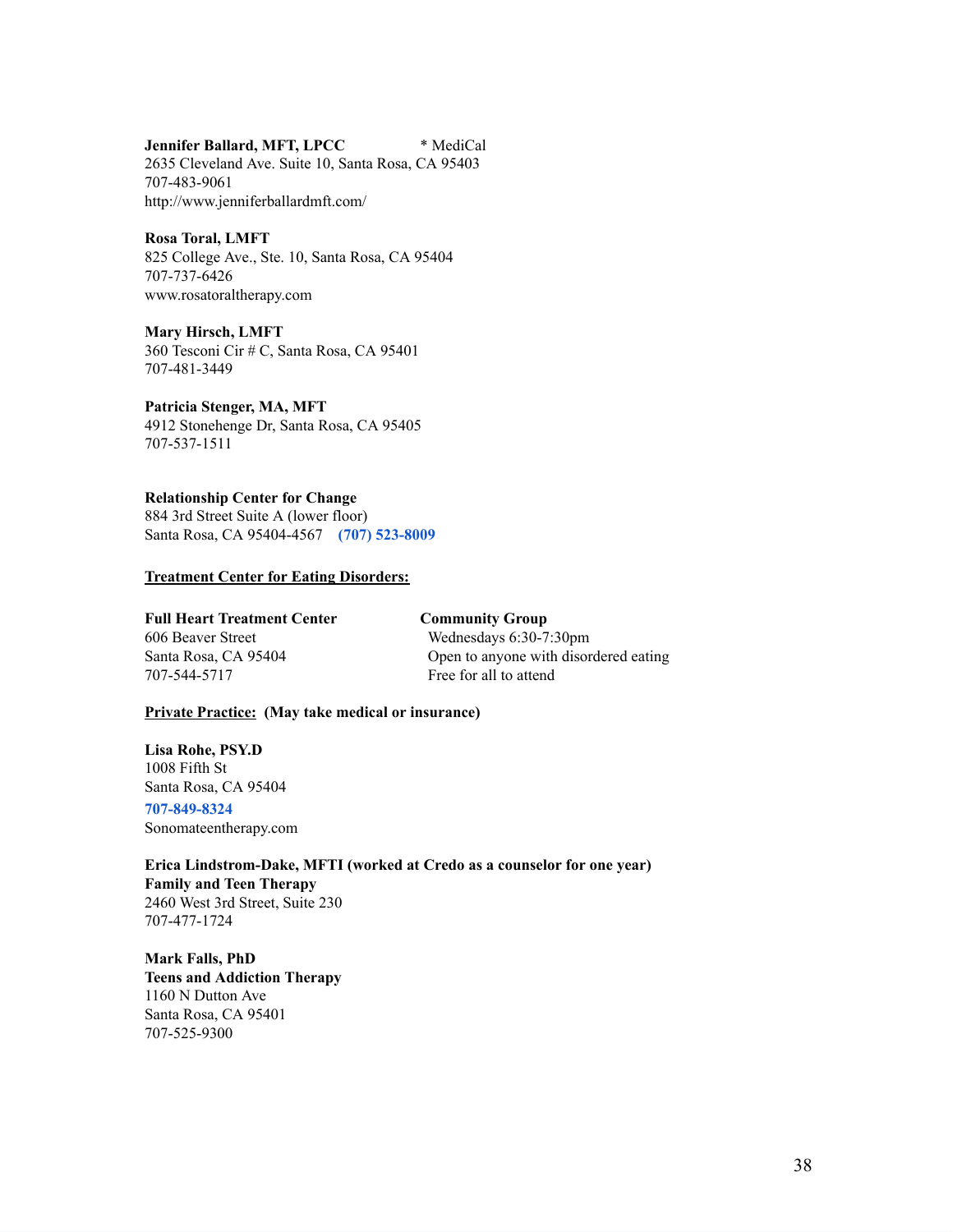### **Sebastopol:**

**Private Practice:**

**Takes insurance and medi-cal: Tonya Stoddard, LCSW, Threefold Counseling Anthroposophically (Waldorf) Informed Counseling [www.threefoldcounseling.com](http://www.threefoldcounseling.com/)** 632 Petaluma Ave, Sebastopol, CA 95472 Tel # 707-295-3755

**Anne Gibson,** Marriage & Family Therapist, MA, LMFT Past SCS Waldorf parent 707--820-2104

**Shannon Roggee**, LMFT \* MediCal 9060 Graton Rd., Graton, CA 95444 415-533-7282 http://www.shannonrogge.com/

**Ronald Haimowitz**, Ph.D. \* MediCal 6741 Sebastopol Ave. Ste. 230, Sebastopol, CA 95472 707-861-9685

**Alyson Filipa, LSW** 6741 Sebastopol Ave. #160 707.827.1942 AlysonFilippaLCSW@gmail.com

**Sara Cicero, LMFT [www.saracicero.com](http://www.saracicero.com/)** 707-540-3601 Offices in Sebastopol

**Rima Roberts, LMFT [rimarobertsmft.com](http://rimarobertsmft.com/) 707-634-4778**

**Telehealth: Elizabeth Sockolov, AMFT** Elizabeth@OneMindTherapy.com (707) 780-3003 Offering video chat or phone sessions Specializes in working with teens and substance use disorders

# **Rohnert Park:**

**Patricia Yardley pyardley1@comcast.net 707-322-8528**